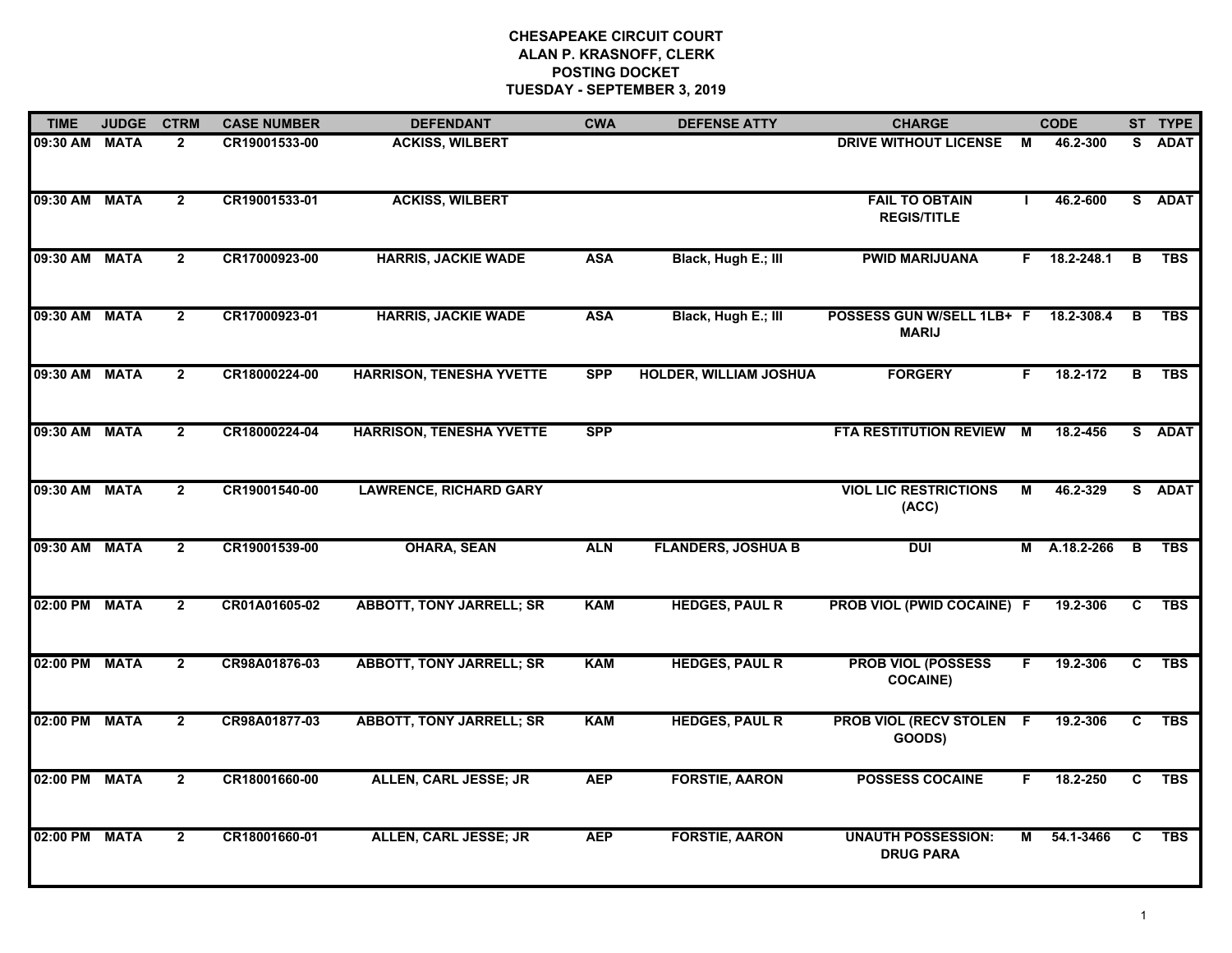| <b>TIME</b>   | <b>JUDGE</b> | <b>CTRM</b>    | <b>CASE NUMBER</b> | <b>DEFENDANT</b>                  | <b>CWA</b>      | <b>DEFENSE ATTY</b>           | <b>CHARGE</b>                                        |    | <b>CODE</b>   |    | ST TYPE       |
|---------------|--------------|----------------|--------------------|-----------------------------------|-----------------|-------------------------------|------------------------------------------------------|----|---------------|----|---------------|
| 02:00 PM      | <b>MATA</b>  | $\mathbf{2}$   | CR19001485-00      | ANDERSON-MCINTOSH, NICHOLAS       | BW              |                               | DWI: 1ST OFF                                         | М  | A.18.2-266    | В  | <b>ADAT</b>   |
| 02:00 PM      | <b>MATA</b>  | $\overline{2}$ | CR19001485-01      | ANDERSON-MCINTOSH, NICHOLAS       | $\overline{BW}$ |                               | ABUSE CHILD, DISREGARD F<br>LIFE.                    |    | 18.2-371.1    |    | <b>B</b> ADAT |
| 02:00 PM MATA |              | $\mathbf{2}$   | CR19001605-00      | <b>ANGE, MICHAEL BARNARD</b>      | <b>KAM</b>      | <b>RINGLER-LANTZY, THOMAS</b> | <b>BOMB/BURN THREAT:</b><br><b>ACCUSED&gt;=15Y</b>   | F. | 18.2-83       | B  | <b>TBS</b>    |
| 02:00 PM      | <b>MATA</b>  | $\overline{2}$ | CR19001605-01      | <b>ANGE, MICHAEL BARNARD</b>      | <b>KAM</b>      | <b>RINGLER-LANTZY, THOMAS</b> | <b>BOMB/BURN THREAT:</b><br>ACCUSED>=15Y             | F. | 18.2-83       | в  | <b>TBS</b>    |
| 02:00 PM      | <b>MATA</b>  | $\overline{2}$ | CR18000309-00      | <b>BEST, ABBEY MCCRAW</b>         | <b>KAM</b>      | Ortiz, Kathleen A.            | <b>SHOPLIFTING</b>                                   | F. | 18.2-103      | F. | <b>MBF</b>    |
| 02:00 PM      | <b>MATA</b>  | $\overline{2}$ | CR18000619-12      | <b>CHERRY, KEOSHA MARIE</b>       | <b>BKF</b>      | <b>FLANDERS, JOSHUA B</b>     | <b>POSSESS PERCOCET</b>                              | F. | 18.2-250      | C  | <b>TBS</b>    |
| 02:00 PM      | <b>MATA</b>  | $\overline{2}$ | CR18000619-13      | <b>CHERRY, KEOSHA MARIE</b>       | <b>BKF</b>      | <b>FLANDERS, JOSHUA B</b>     | <b>POSSESS MARIJUANA</b>                             | M  | 18.2-250.1    | S. | <b>TBS</b>    |
| 02:00 PM      | <b>MATA</b>  | $\mathbf{2}$   | CR19001524-00      | <b>CLEMENTE, HILDA ALICIA</b>     | <b>AHM</b>      | Gilchrist, Kurt A.            | <b>POSSESS</b><br><b>METHAMPHETAMINE</b>             | F. | 18.2-250      | B  | <b>TBS</b>    |
| 02:00 PM      | <b>MATA</b>  | $\overline{2}$ | CR19001524-01      | <b>CLEMENTE, HILDA ALICIA</b>     | <b>AHM</b>      | Gilchrist, Kurt A.            | POSSESS MARIJUANA, 1ST M<br><b>OFF</b>               |    | 18.2-250.1    | в  | <b>TBS</b>    |
| 02:00 PM      | <b>MATA</b>  | $\overline{2}$ | CR19001311-00      | <b>CONTOURIS, BRENNAN MICHAEL</b> | <b>MLK</b>      | James, Andrew K.              | FIREARM LARC, NOT FROM F<br><b>PERSON</b>            |    | 18.2-95       | C  | <b>TBS</b>    |
| 02:00 PM      | <b>MATA</b>  | $\overline{2}$ | CR19001311-01      | <b>CONTOURIS, BRENNAN MICHAEL</b> | <b>MLK</b>      | James, Andrew K.              | <b>NONVIOLENT FELON POSS F</b><br><b>GUN &gt;10Y</b> |    | 18.2-308.2    | C  | <b>TBS</b>    |
| 02:00 PM      | <b>MATA</b>  | $\overline{2}$ | CR17000797-00      | <b>COOPER, LEONARD ISAAC</b>      | <b>KAM</b>      | <b>MADDEN, RACHEL L</b>       | <b>RAPE: BY FORCE/THREAT F</b>                       |    | $18.2 - 61$   |    | <b>B</b> ADAT |
| 02:00 PM      | <b>MATA</b>  | $\mathbf{2}$   | CR17000797-01      | <b>COOPER, LEONARD ISAAC</b>      | <b>KAM</b>      | <b>MADDEN, RACHEL L</b>       | <b>OBJECT SEXUAL</b><br><b>PENETRATION</b>           | F. | $18.2 - 67.2$ |    | <b>B</b> ADAT |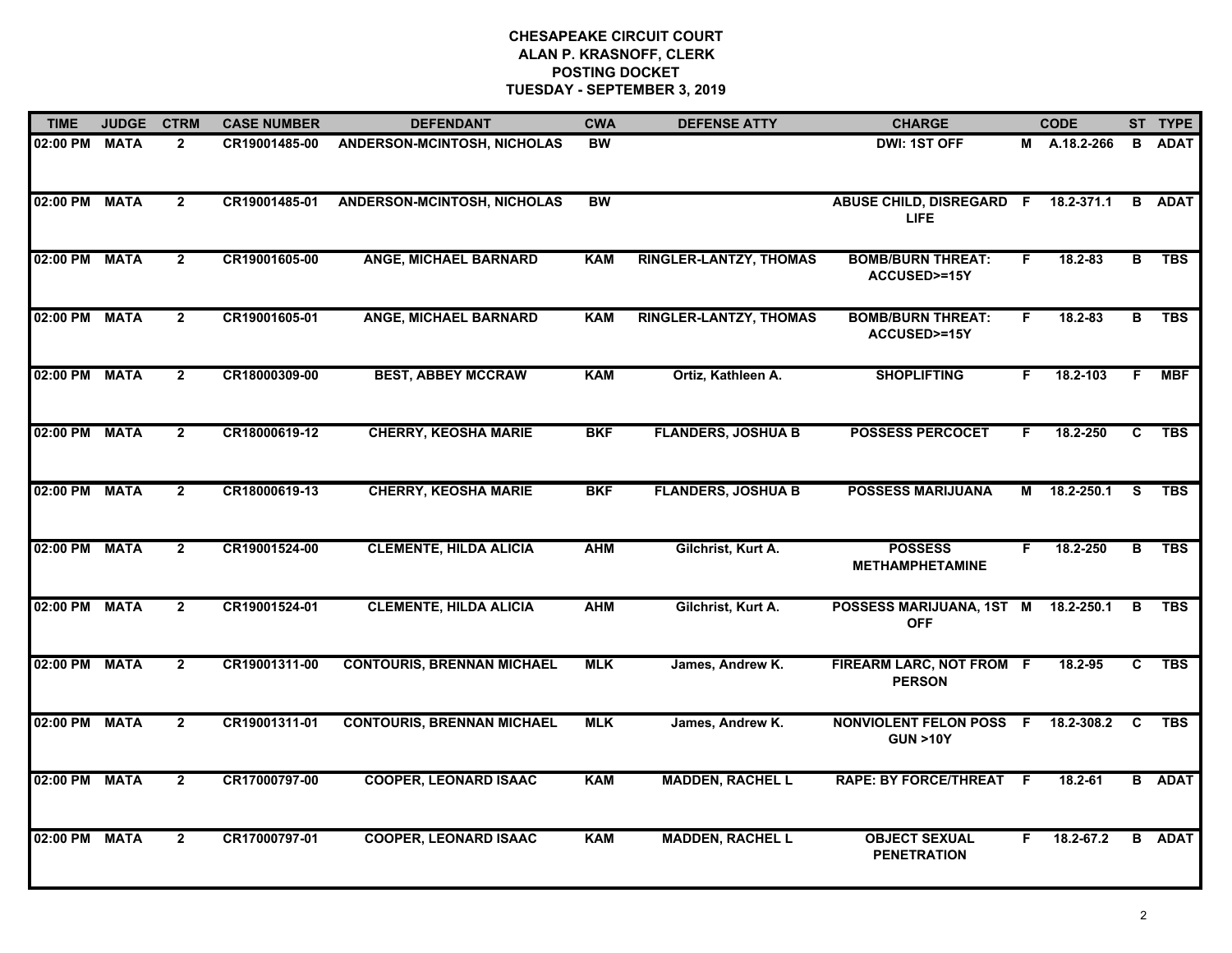| <b>TIME</b>   | <b>JUDGE</b> | <b>CTRM</b>    | <b>CASE NUMBER</b> | <b>DEFENDANT</b>             | <b>CWA</b> | <b>DEFENSE ATTY</b>        | <b>CHARGE</b>                                       |    | <b>CODE</b>   |                | ST TYPE    |
|---------------|--------------|----------------|--------------------|------------------------------|------------|----------------------------|-----------------------------------------------------|----|---------------|----------------|------------|
| 02:00 PM MATA |              | $\mathbf{2}$   | CR18000037-00      | <b>DAVIS, TAEJON LAMONT</b>  | <b>AMF</b> | <b>JACKSON, BRENT A</b>    | <b>MURDER: 2ND DEGREE</b>                           | F. | 18.2-32       | C              | <b>TBS</b> |
| 02:00 PM      | <b>MATA</b>  | $\mathbf{2}$   | CR18000037-01      | <b>DAVIS, TAEJON LAMONT</b>  | <b>AMF</b> | <b>JACKSON, BRENT A</b>    | <b>USE FIREARM IN COM OF</b><br><b>FELONY</b>       | F. | 18.2-53.1     | C              | <b>TBS</b> |
| 02:00 PM MATA |              | $2^{\circ}$    | CR18000037-04      | <b>DAVIS, TAEJON LAMONT</b>  | <b>AMF</b> | <b>JACKSON, BRENT A</b>    | <b>SHOOT FIREARM FROM</b><br><b>VEHICLE</b>         | F. | 18.2-286.1    | C              | <b>TBS</b> |
| 02:00 PM MATA |              | $\overline{2}$ | CR19000012-00      | <b>DAY, DEJAUN TERRELL</b>   | <b>AMF</b> | Jankell, Peter J.          | <b>ROBBERY</b>                                      | F. | 18.2-58       | C.             | <b>TBS</b> |
| 02:00 PM      | <b>MATA</b>  | $\overline{2}$ | CR19000012-01      | DAY, DEJAUN TERRELL          | <b>AMF</b> | Jankell, Peter J.          | <b>MALICIOUS WOUNDING</b>                           | F. | $18.2 - 51$   | C              | <b>TBS</b> |
| 02:00 PM      | <b>MATA</b>  | $\mathbf{2}$   | CR19000012-02      | DAY, DEJAUN TERRELL          | <b>AMF</b> | Jankell, Peter J.          | <b>USE FIREARM IN FELONY</b><br><b>1ST OFF</b>      | F. | 18.2-53.1     | C              | <b>TBS</b> |
| 02:00 PM MATA |              | $\mathbf{2}$   | CR19000012-03      | <b>DAY, DEJAUN TERRELL</b>   | <b>AMF</b> | Jankell, Peter J.          | USE FIREARM IN FELONY F<br><b>1ST OFF</b>           |    | $18.2 - 53.1$ | C              | <b>TBS</b> |
| 02:00 PM      | <b>MATA</b>  | $\overline{2}$ | CR19001516-00      | <b>EASLEY, TIMOTHY LOUIS</b> |            | <b>THOMASSON, BRIAN</b>    | A&B - FAM MEMBER, 3RD + F<br><b>OFF</b>             |    | 18.2-57.2     | C              | <b>TBS</b> |
| 02:00 PM MATA |              | $\overline{2}$ | CR19001519-00      | <b>ENNELS, KRISTIN JENE</b>  | <b>MAP</b> | <b>WENTWORTH, RACHEL E</b> | <b>OTHER FORGERY/UTTERING F</b>                     |    | 18.2-172      | в              | <b>TBS</b> |
| 02:00 PM MATA |              | $\overline{2}$ | CR19001519-01      | <b>ENNELS, KRISTIN JENE</b>  | <b>MAP</b> | <b>WENTWORTH, RACHEL E</b> | OTHER FORGERY, EMPLOY F<br><b>AS TRUE</b>           |    | 18.2-172      | в              | <b>TBS</b> |
| 02:00 PM MATA |              | $\overline{2}$ | CR19001519-02      | <b>ENNELS, KRISTIN JENE</b>  | <b>MAP</b> | <b>WENTWORTH, RACHEL E</b> | <b>OBTAIN MONEY FALSE</b><br><b>PRET &gt;=\$500</b> | F. | 18.2-178      | $\overline{B}$ | <b>TBS</b> |
| 02:00 PM      | <b>MATA</b>  | $\overline{2}$ | CR19001519-03      | <b>ENNELS, KRISTIN JENE</b>  | <b>MAP</b> | <b>WENTWORTH, RACHEL E</b> | <b>OBTAIN MONEY FALSE</b><br><b>PRET &gt;=\$500</b> | F. | 18.2-178      | B              | <b>TBS</b> |
| 02:00 PM MATA |              | $\mathbf{2}$   | CR19001519-04      | <b>ENNELS, KRISTIN JENE</b>  | <b>MAP</b> | <b>WENTWORTH, RACHEL E</b> | <b>OTHER FORGERY/UTTERING F</b>                     |    | 18.2-172      | В              | <b>TBS</b> |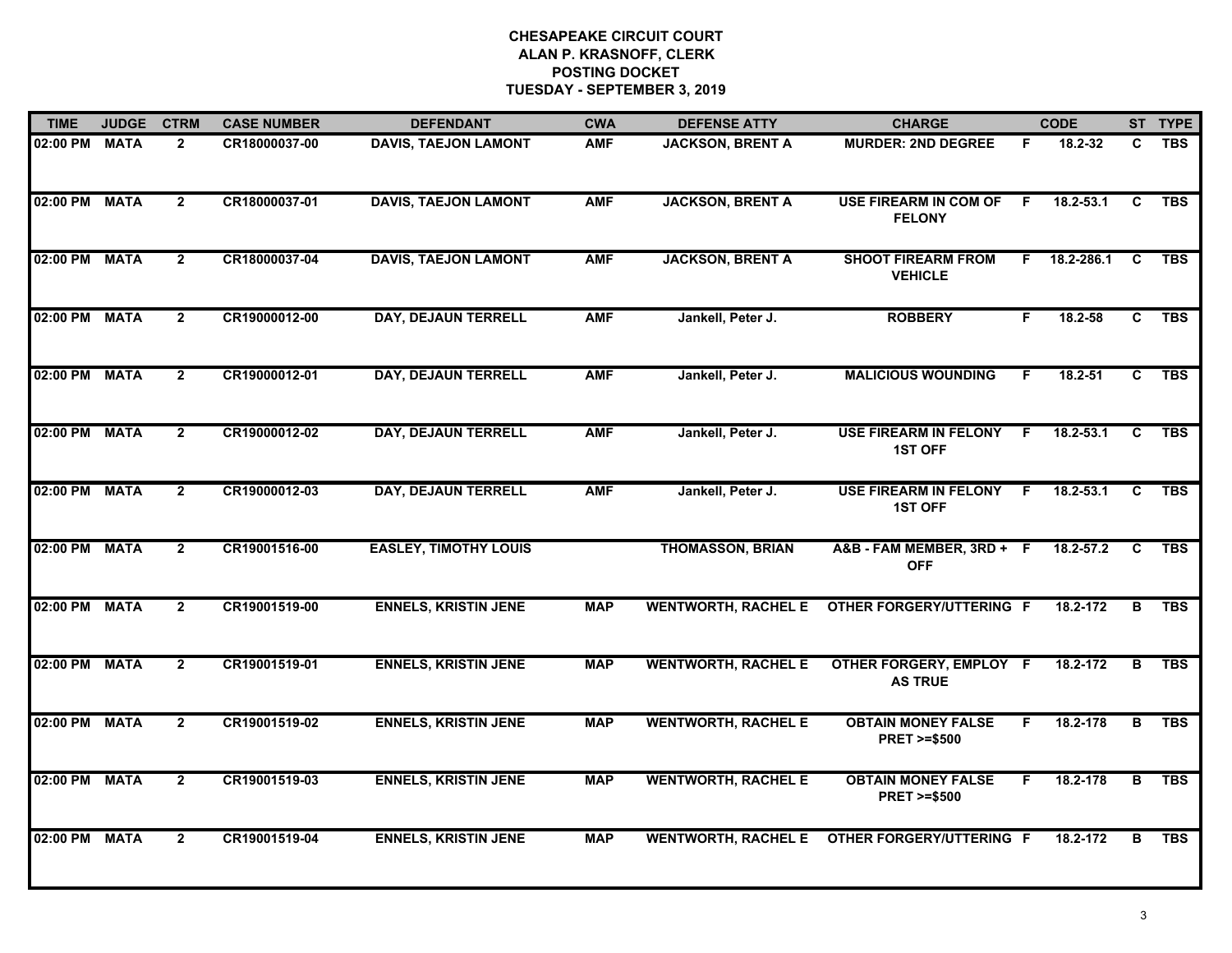| <b>TIME</b>   | <b>JUDGE</b> | <b>CTRM</b>    | <b>CASE NUMBER</b> | <b>DEFENDANT</b>              | <b>CWA</b> | <b>DEFENSE ATTY</b>        | <b>CHARGE</b>                                       |    | <b>CODE</b>      |              | ST TYPE    |
|---------------|--------------|----------------|--------------------|-------------------------------|------------|----------------------------|-----------------------------------------------------|----|------------------|--------------|------------|
| 02:00 PM MATA |              | $\overline{2}$ | CR19001519-05      | <b>ENNELS, KRISTIN JENE</b>   | <b>MAP</b> | <b>WENTWORTH, RACHEL E</b> | OTHER FORGERY, EMPLOY F<br><b>AS TRUE</b>           |    | 18.2-172         | в            | <b>TBS</b> |
| 02:00 PM MATA |              | $\overline{2}$ | CR19001519-06      | <b>ENNELS, KRISTIN JENE</b>   | <b>MAP</b> |                            | WENTWORTH, RACHEL E OTHER FORGERY/UTTERING F        |    | 18.2-172         | B            | <b>TBS</b> |
| 02:00 PM MATA |              | $\overline{2}$ | CR19001519-07      | <b>ENNELS, KRISTIN JENE</b>   | <b>MAP</b> | <b>WENTWORTH, RACHEL E</b> | OTHER FORGERY, EMPLOY F<br><b>AS TRUE</b>           |    | 18.2-172         | в            | <b>TBS</b> |
| 02:00 PM MATA |              | $\overline{2}$ | CR19001519-08      | <b>ENNELS, KRISTIN JENE</b>   | <b>MAP</b> | <b>WENTWORTH, RACHEL E</b> | <b>OBTAIN MONEY FALSE</b><br><b>PRET &gt;=\$500</b> | F. | 18.2-178         | B            | <b>TBS</b> |
| 02:00 PM MATA |              | $\overline{2}$ | CR12000819-04      | <b>FAULCON, BRIAN WESLEY</b>  | <b>WHC</b> | <b>KORSLAND, ERIC</b>      | <b>ROBBERY</b>                                      | F. | 18.2-58          | C.           | <b>TBS</b> |
| 02:00 PM MATA |              | $\mathbf{2}$   | CR12000819-05      | <b>FAULCON, BRIAN WESLEY</b>  | <b>WHC</b> | <b>KORSLUND, ERIC</b>      | <b>USE DISPLAY F/ARM</b><br><b>COMMIT ROB</b>       | F. | $18.2 - 53.1$    | C            | <b>TBS</b> |
| 02:00 PM MATA |              | $\mathbf{2}$   | CR14002006-02      | <b>FORE, THEODORE GARDNER</b> | <b>BW</b>  | Reveley, H. K.; Jr.        | PROB VIOL OBTAIN MONEY F<br><b>FALSE</b>            |    | 19.2-306         | $\mathbf{c}$ | <b>TBS</b> |
| 02:00 PM MATA |              | $\overline{2}$ | CR19001463-00      | <b>FULLER, BREON</b>          | <b>KJB</b> |                            | <b>PWID COCAINE 3RD+</b>                            | F. | 18.2-248         |              | C ADAT     |
| 02:00 PM MATA |              | $\mathbf{2}$   | CR19001463-01      | <b>FULLER, BREON</b>          |            |                            | <b>STUN WEAPON: POSSESS</b><br><b>CONV FEL</b>      | F. | 18.2-308.2       |              | C ADAT     |
| 02:00 PM MATA |              | $\overline{2}$ | CR19001011-00      | <b>FULLER, EARL; III</b>      | <b>KJB</b> | Mason, G. Jeffrey          | <b>POSSESS COCAINE</b>                              | F  | 18.2-250         | C            | <b>TBS</b> |
| 02:00 PM MATA |              | $\mathbf{2}$   | CR19001011-01      | <b>FULLER, EARL; III</b>      | <b>KJB</b> | Mason, G. Jeffrey          | <b>POSSESS HEROIN</b>                               | F. | 18.2-250         | C            | <b>TBS</b> |
| 02:00 PM      | <b>MATA</b>  | $\mathbf{2}$   | CR19001011-02      | <b>FULLER, EARL; III</b>      |            |                            | <b>FAIL TO APPEAR; PLEA</b>                         |    | $M$ 18.2-456 (6) | C            | <b>TBS</b> |
| 02:00 PM      | <b>MATA</b>  | $\overline{2}$ | CR17001979-02      | <b>GARDNER, AMANDA LYNN</b>   | <b>MLK</b> | <b>SHANNON, KRISTEN M</b>  | <b>PROB VIOL POSSESS</b><br><b>COCAINE</b>          | F. | 19.2-306         | C.           | <b>TBS</b> |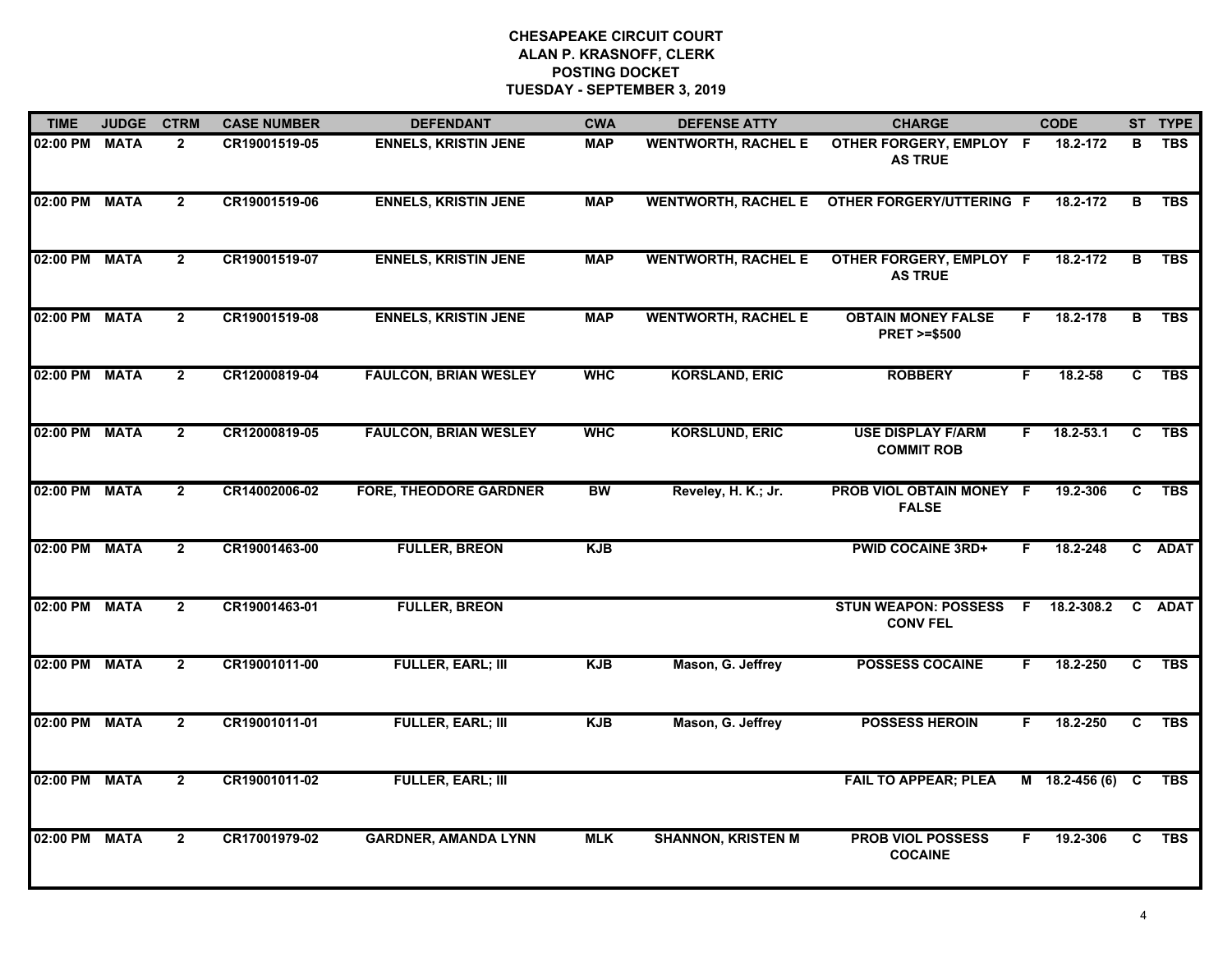| <b>TIME</b>   | <b>JUDGE</b> | <b>CTRM</b>    | <b>CASE NUMBER</b> | <b>DEFENDANT</b>                | <b>CWA</b> | <b>DEFENSE ATTY</b>      | <b>CHARGE</b>                                          |              | <b>CODE</b>  |   | ST TYPE       |
|---------------|--------------|----------------|--------------------|---------------------------------|------------|--------------------------|--------------------------------------------------------|--------------|--------------|---|---------------|
| 02:00 PM MATA |              | $\overline{2}$ | CR19001483-00      | <b>GRACIA, ANTHONY R</b>        | <b>BKF</b> |                          | <b>ADVANCE PAY, NO</b><br><b>CONSTRUC &gt;\$500</b>    |              | F 18.2-200.1 |   | <b>B</b> ADAT |
| 02:00 PM      | <b>MATA</b>  | $\overline{2}$ | CR19001483-01      | <b>GRACIA, ANTHONY R</b>        | <b>BKF</b> |                          | <b>WORK W/O LIC/VIOL</b><br><b>CONTRCTR REG</b>        | M            | 54.1-1115    |   | <b>B</b> ADAT |
| 02:00 PM      | <b>MATA</b>  | $\overline{2}$ | CR19001483-02      | <b>GRACIA, ANTHONY R</b>        | <b>BKF</b> |                          | <b>OPERATE W/O LICENSE</b><br><b>CONTRACTOR</b>        | M            | 54.1-1115    |   | <b>B</b> ADAT |
| 02:00 PM      | <b>MATA</b>  | $\overline{2}$ | CR19001483-03      | <b>GRACIA, ANTHONY R</b>        | <b>BKF</b> |                          | <b>OPERATE W/O LICENSE</b><br><b>CONTRACTOR</b>        | М            | 54.1-1115    |   | <b>B</b> ADAT |
| 02:00 PM      | <b>MATA</b>  | $\overline{2}$ | CR17002136-00      | <b>GREEN, THEODORE EDWARD</b>   | <b>ASA</b> | <b>SWARTZ, JEFFREY A</b> | <b>PWID HEROIN</b>                                     | F.           | 18.2-248     | B | <b>TBS</b>    |
| 02:00 PM MATA |              | $\overline{2}$ | CR19001561-00      | <b>GRIFFIN, ANTHONY MARQUIS</b> | <b>AJS</b> | Taliaferro, W. L.; Jr.   | <b>BOND APPEAL</b>                                     | $\mathbf{o}$ | 19.2-124     | C | <b>TBS</b>    |
| 02:00 PM      | <b>MATA</b>  | $\overline{2}$ | CR19001566-00      | <b>JAMES, KOREY MICHAEL</b>     | <b>AMF</b> |                          | ELUDE/DISREGARD POLICE- F 46.2-817(B)<br><b>FELONY</b> |              |              |   | <b>B</b> ADAT |
| 02:00 PM MATA |              | $\overline{2}$ | CR19001566-01      | <b>JAMES, KOREY MICHAEL</b>     | <b>AMF</b> |                          | FAIL TO STOP/ ACCIDENT - M B.46.2-894<br><b>MISD</b>   |              |              |   | <b>B</b> ADAT |
| 02:00 PM      | <b>MATA</b>  | $\overline{2}$ | CR19001566-02      | <b>JAMES, KOREY MICHAEL</b>     | <b>AMF</b> |                          | <b>OTHER FORGERY/UTTERING F</b>                        |              | 18.2-172     |   | C ADAT        |
| 02:00 PM      | <b>MATA</b>  | $\overline{2}$ | CR19001566-03      | <b>JAMES, KOREY MICHAEL</b>     | <b>AMF</b> |                          | <b>OTHER FORGERY/UTTERING F</b>                        |              | 18.2-172     |   | C ADAT        |
| 02:00 PM MATA |              | $\overline{2}$ | CR19001566-04      | <b>JAMES, KOREY MICHAEL</b>     | <b>AMF</b> |                          | OTHER FORGERY, EMPLOY F<br><b>AS TRUE</b>              |              | 18.2-172     |   | C ADAT        |
| 02:00 PM MATA |              | $\overline{2}$ | CR19001566-05      | <b>JAMES, KOREY MICHAEL</b>     | <b>AMF</b> |                          | OTHER FORGERY, EMPLOY F<br><b>AS TRUE</b>              |              | 18.2-172     |   | C ADAT        |
| 02:00 PM      | <b>MATA</b>  | $\overline{2}$ | CR19001566-06      | <b>JAMES, KOREY MICHAEL</b>     | <b>AMF</b> |                          | <b>ELUDING POLICE -</b><br><b>ENDANGER</b>             | F.           | 46.2-817     |   | C ADAT        |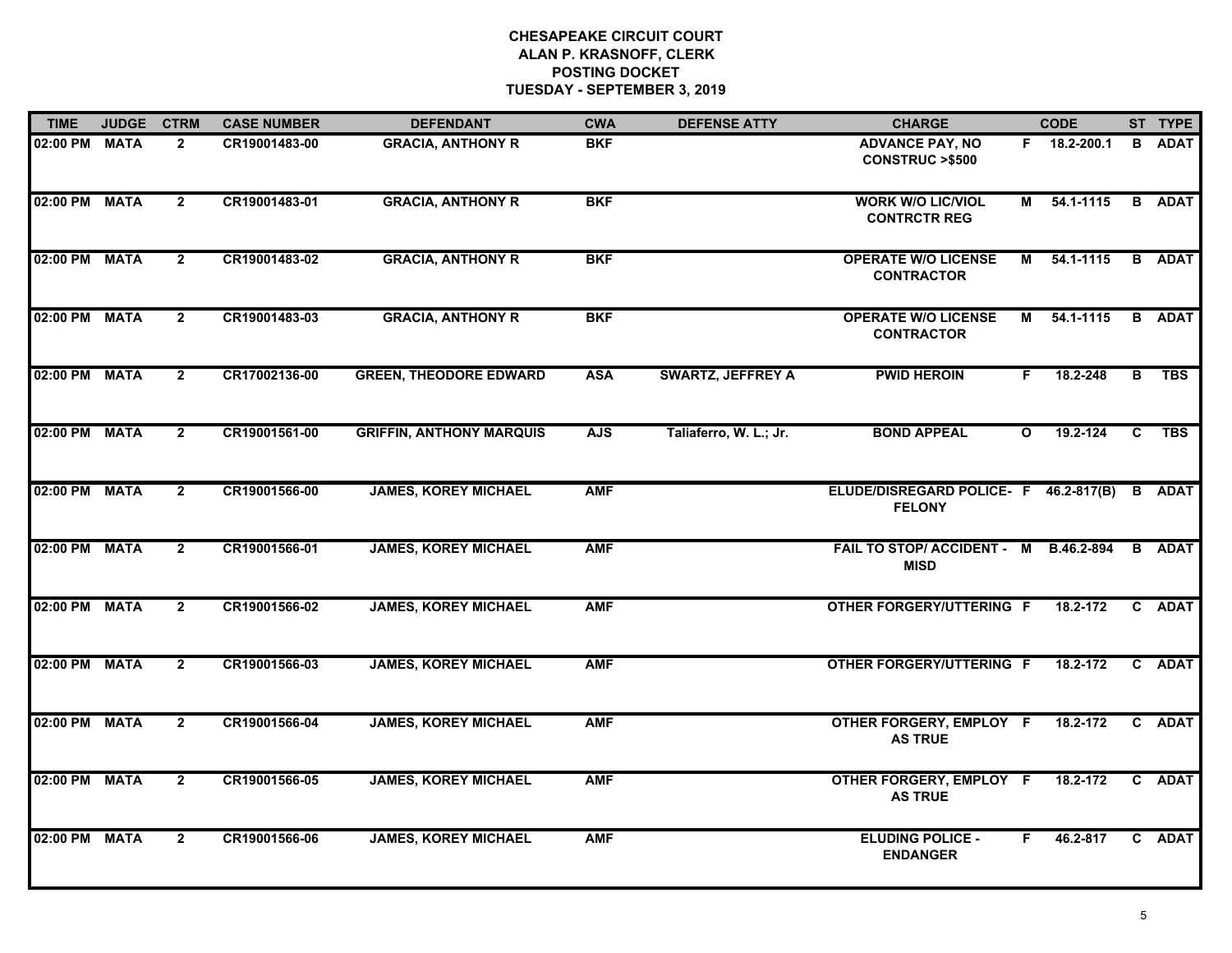| <b>TIME</b>   | <b>JUDGE</b> | <b>CTRM</b>    | <b>CASE NUMBER</b> | <b>DEFENDANT</b>               | <b>CWA</b> | <b>DEFENSE ATTY</b>      | <b>CHARGE</b>                                  |    | <b>CODE</b>        |          | ST TYPE       |
|---------------|--------------|----------------|--------------------|--------------------------------|------------|--------------------------|------------------------------------------------|----|--------------------|----------|---------------|
| 02:00 PM      | <b>MATA</b>  | $\overline{2}$ | CR19001566-07      | <b>JAMES, KOREY MICHAEL</b>    | <b>AMF</b> |                          | <b>DRIVE W/LIC REVOKED, 1</b><br><b>OFF</b>    | M  | 46.2-301           | C.       | <b>ADAT</b>   |
| 02:00 PM      | <b>MATA</b>  | $\overline{2}$ | CR15000729-01      | <b>KING, LABREA SHAWNNAE</b>   | <b>ALN</b> | <b>TRAVERS, MEREDITH</b> | VIOL GOOD BEHAV-3+<br><b>CONCEALMNT</b>        | F. | 19.2-306           | C        | <b>TBS</b>    |
| 02:00 PM      | <b>MATA</b>  | $\overline{2}$ | CR15000845-02      | <b>MANUEL-WILLIAMS, VICKY</b>  | <b>ALN</b> | Reveley, H. K.; Jr.      | <b>PROB VIOL (GRAND</b><br><b>LARCENY)</b>     | F. | 19.2-306           | C        | <b>TBS</b>    |
| 02:00 PM      | <b>MATA</b>  | $\overline{2}$ | CR15000845-03      | <b>MANUEL-WILLIAMS, VICKY</b>  | <b>ALN</b> | Reveley, H. K.; Jr.      | <b>PROB VIOL (LARCENY</b><br>W/INTENT)         | F. | 19.2-306           | C        | <b>TBS</b>    |
| 02:00 PM      | <b>MATA</b>  | $\overline{2}$ | CR18000126-01      | <b>MCKELVIN, KIMBERLY ANN</b>  | <b>AMF</b> | Moyer, David H.          | PROB VIOL P LARC 3RD OR F<br><b>SUB</b>        |    | 19.2-306           | B        | <b>TBS</b>    |
| 02:00 PM MATA |              | $\overline{2}$ | CR19001492-00      | <b>MICKLE, DELSEAN MARQUEE</b> | <b>MLK</b> |                          | <b>NONVIOL FELON POSS</b><br><b>AMMO</b>       |    | $F$ 18.2-308.2     |          | <b>B</b> ADAT |
| 02:00 PM      | <b>MATA</b>  | $\overline{2}$ | CR19001492-01      | <b>MICKLE, DELSEAN MARQUEE</b> | <b>MLK</b> |                          | POSSESS MARIJUANA 2ND M<br><b>OFF</b>          |    | 18.2-250.1         |          | <b>B</b> ADAT |
| 02:00 PM      | <b>MATA</b>  | $\overline{2}$ | CR19001492-02      | <b>MICKLE, DELSEAN MARQUEE</b> | <b>MLK</b> |                          | <b>CONCEALED WEAPON:</b><br><b>CARRY</b>       | М  | 18.2-308           |          | <b>B</b> ADAT |
| 02:00 PM      | <b>MATA</b>  | $\overline{2}$ | CR19001541-00      | <b>MOON, MAX</b>               | <b>ASA</b> |                          | <b>PWID MARIJUANA</b>                          | F. | 18.2-248.1         | B        | <b>TBS</b>    |
| 02:00 PM      | <b>MATA</b>  | $\overline{2}$ | CR15002131-00      | <b>MOORE, ERICKA CHANTEL</b>   | <b>DAW</b> | <b>BOUCHARD, JULIAN</b>  | VIOL GOOD BEHAV ON FEL F<br><b>OFF</b>         |    | 19.2-306           | C        | <b>TBS</b>    |
| 02:00 PM MATA |              | $\overline{2}$ | CR19000202-00      | <b>MOYLER, DONALD EUGENE</b>   | <b>KAM</b> | <b>MUSSONI, ERIK</b>     | <b>VIOL SEX OFFNDR FAIL</b><br><b>REGISTER</b> |    | $F = 18.2 - 472.1$ | <b>C</b> | <b>TBS</b>    |
| 02:00 PM      | <b>MATA</b>  | $\overline{2}$ | CR19001564-00      | <b>MURGIA, MARK DAVID</b>      | <b>SNO</b> |                          | <b>AGG SEX BATT: BY</b><br><b>PARENT/13-17</b> | F. | 18.2-67.3          |          | <b>B</b> ADAT |
| 02:00 PM      | <b>MATA</b>  | $\overline{2}$ | CR19001564-01      | <b>MURGIA, MARK DAVID</b>      | <b>SNO</b> |                          | <b>AGG SEX BATT: BY</b><br><b>PARENT/13-17</b> | F. | 18.2-67.3          |          | <b>B</b> ADAT |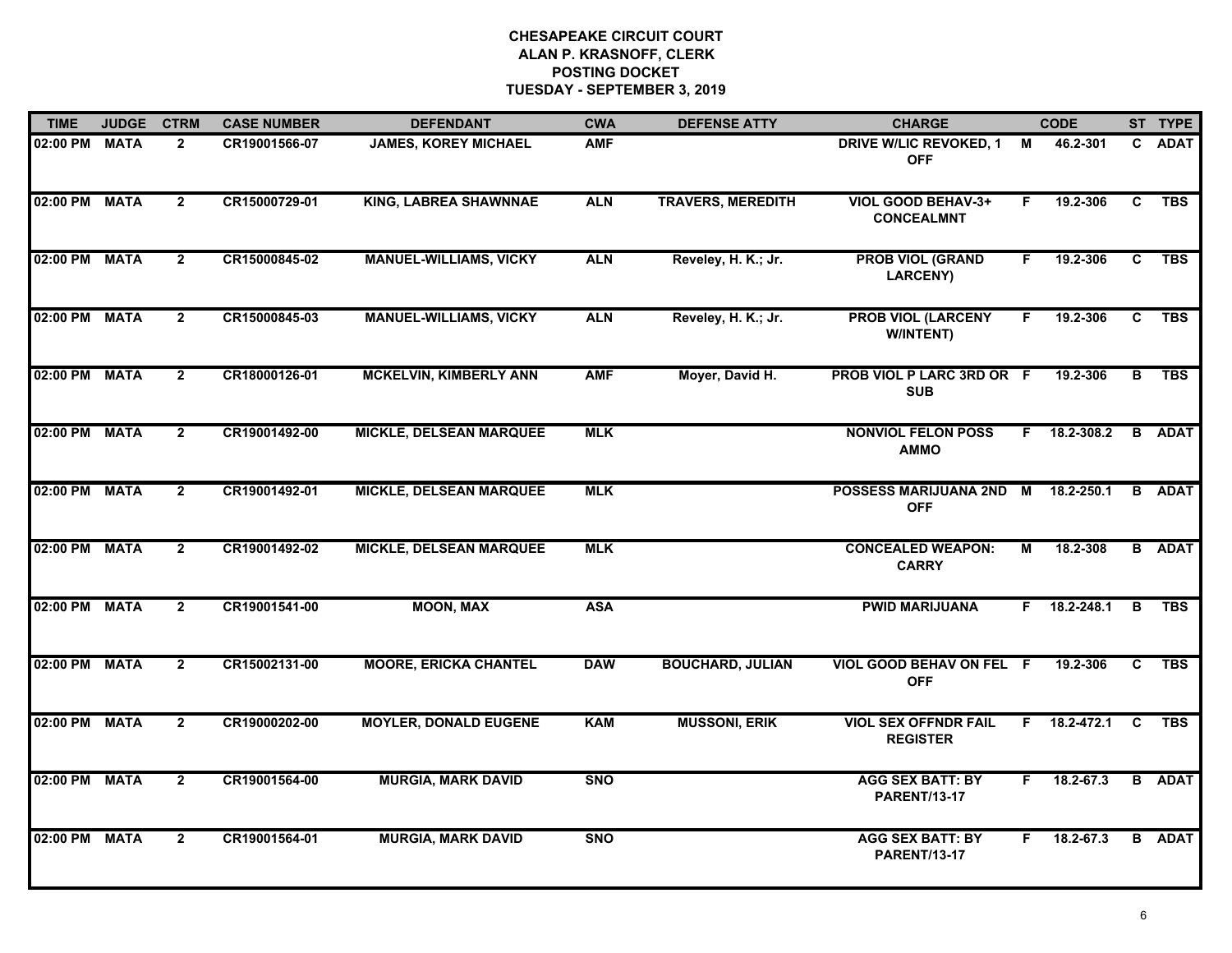| <b>TIME</b>   | <b>JUDGE</b> | <b>CTRM</b>    | <b>CASE NUMBER</b> | <b>DEFENDANT</b>                  | <b>CWA</b> | <b>DEFENSE ATTY</b>        | <b>CHARGE</b>                                       |    | <b>CODE</b> |              | ST TYPE       |
|---------------|--------------|----------------|--------------------|-----------------------------------|------------|----------------------------|-----------------------------------------------------|----|-------------|--------------|---------------|
| 02:00 PM      | <b>MATA</b>  | $\mathbf{2}$   | CR19001564-02      | <b>MURGIA, MARK DAVID</b>         | <b>SNO</b> |                            | <b>PARENT VIOLATE CHILD</b><br>$15Y$                | F  | 18.2-370    | в            | <b>ADAT</b>   |
| 02:00 PM      | <b>MATA</b>  | $2^{\circ}$    | CR19001564-03      | <b>MURGIA, MARK DAVID</b>         | <b>SNO</b> |                            | <b>PARENT VIOLATE CHILD</b><br>$15Y$                | F. | 18.2-370    |              | <b>B</b> ADAT |
| 02:00 PM MATA |              | $\mathbf{2}$   | CR19001470-00      | <b>RAYMOND, ROBERT HAROLD; JR</b> | <b>BEC</b> | <b>WENTWORTH, RACHEL E</b> | STRANGLE:WOUND/INJURY F<br><b>RESULTS</b>           |    | 18.2-51.6   | C            | <b>TBS</b>    |
| 02:00 PM      | <b>MATA</b>  | $\overline{2}$ | CR19001470-01      | <b>RAYMOND, ROBERT HAROLD; JR</b> | <b>BEC</b> | <b>WENTWORTH, RACHEL E</b> | <b>ASSAULT &amp; BATTERY-FAM M</b><br><b>MEMBER</b> |    | 18.2-57.2   | C            | <b>TBS</b>    |
| 02:00 PM      | <b>MATA</b>  | $\overline{2}$ | CR17000785-00      | <b>REDMAN, ZIYAIR IZON</b>        | <b>AMF</b> | <b>IRELAND, ELIZABETH</b>  | <b>BURGLARY</b>                                     | F. | 18.2-91     | C            | <b>TBS</b>    |
| 02:00 PM      | <b>MATA</b>  | $\overline{2}$ | CR17000785-03      | <b>REDMAN, ZIYAIR IZON</b>        | <b>AMF</b> | <b>IRELAND, ELIZABETH</b>  | <b>BURGLARY</b>                                     | F. | 18.2-91     | C.           | <b>TBS</b>    |
| 02:00 PM      | <b>MATA</b>  | $\overline{2}$ | CR17000785-06      | <b>REDMAN, ZIYAIR IZON</b>        | <b>AMF</b> | <b>IRELAND, ELIZABETH</b>  | <b>BURGLARY</b>                                     | F. | $18.2 - 91$ | $\mathbf{C}$ | <b>TBS</b>    |
| 02:00 PM      | <b>MATA</b>  | $\mathbf{2}$   | CR17000785-09      | <b>REDMAN, ZIYAIR IZON</b>        | <b>AMF</b> | <b>IRELAND, ELIZABETH</b>  | <b>ASSULT AND BATTERY LEO F</b>                     |    | 18.2-57     | S.           | TBS           |
| 02:00 PM      | <b>MATA</b>  | $\overline{2}$ | CR14001076-00      | <b>RIDDICK, FRANKIE LEE</b>       | <b>DLB</b> | <b>MUSSONI, ERIK</b>       | FIREARM: POSS BY CONV F<br><b>FELON</b>             |    | 18.2-308.2  | C.           | <b>TBS</b>    |
| 02:00 PM      | <b>MATA</b>  | $\overline{2}$ | CR14001076-02      | <b>RIDDICK, FRANKIE LEE</b>       | <b>DLB</b> | <b>MUSSONI, ERIK</b>       | <b>CONTEMPT - FTA MOTIONS</b>                       | M  | 18.2-456    | C            | <b>TBS</b>    |
| 02:00 PM      | <b>MATA</b>  | $\overline{2}$ | CR14001076-03      | <b>RIDDICK, FRANKIE LEE</b>       | DLB        | <b>MUSSONI, ERIK</b>       | <b>FAIL TO APPEAR</b>                               | М  | 18.2-456    | C.           | <b>TBS</b>    |
| 02:00 PM      | <b>MATA</b>  | $\overline{2}$ | CR19001542-00      | <b>RUFFIN, DERRICK MARCELLIS</b>  | <b>KAM</b> |                            | <b>CRIM HISTORY:FALSE</b><br><b>STATEMENT</b>       | F. | 18.2-308    |              | <b>B</b> ADAT |
| 02:00 PM      | <b>MATA</b>  | $\mathbf{2}$   | CR19000989-00      | <b>SHAFFER, JAMIE LEIGH</b>       | <b>SPP</b> | <b>BLACK, HUGH E; III</b>  | <b>MALICIOUS WOUNDING</b>                           | F. | 18.2-51.2   | В            | <b>TBS</b>    |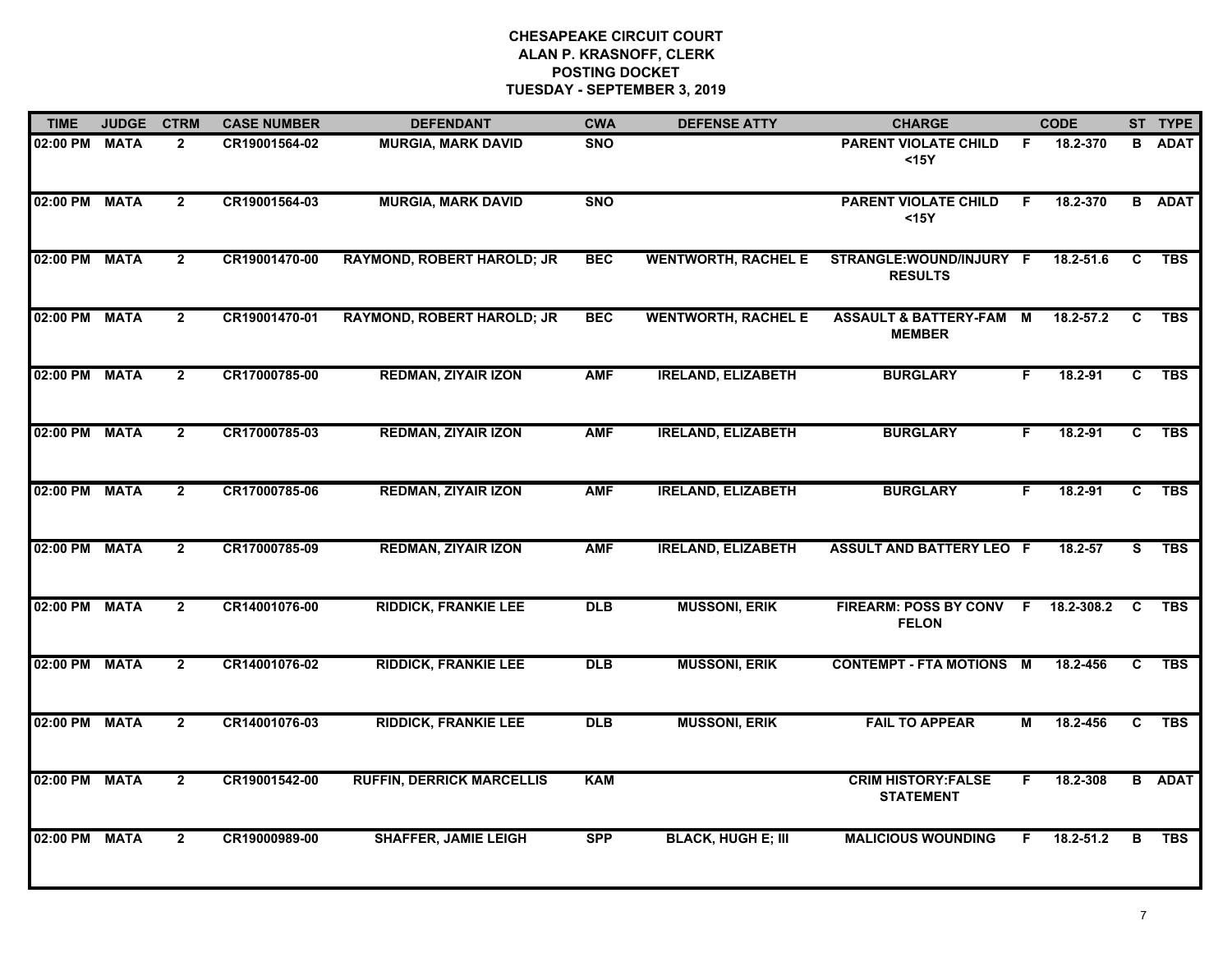| <b>TIME</b>   | <b>JUDGE</b> | <b>CTRM</b>    | <b>CASE NUMBER</b> | <b>DEFENDANT</b>                  | <b>CWA</b> | <b>DEFENSE ATTY</b>         | <b>CHARGE</b>                                   |     | <b>CODE</b>  |    | ST TYPE       |
|---------------|--------------|----------------|--------------------|-----------------------------------|------------|-----------------------------|-------------------------------------------------|-----|--------------|----|---------------|
| 02:00 PM MATA |              | $\overline{2}$ | CR19000989-01      | <b>SHAFFER, JAMIE LEIGH</b>       | <b>SPP</b> | <b>BLACK, HUGH E; III</b>   | <b>CHILD ABUSE</b>                              |     | F 18.2-371.1 | В  | <b>TBS</b>    |
| 02:00 PM      | <b>MATA</b>  | $\overline{2}$ | CR19001513-00      | <b>SHELTON, RICHARD CALEB</b>     | <b>ASA</b> |                             | ELUDE/DISREGARD POLICE F 46.2-817(B)            |     |              |    | <b>B</b> ADAT |
| 02:00 PM      | <b>MATA</b>  | $\overline{2}$ | CR19001513-01      | <b>SHELTON, RICHARD CALEB</b>     | <b>ASA</b> |                             | <b>DRIVE ON SUSP O/L 3RD+</b>                   | M   | B.46.2-301   |    | <b>B</b> ADAT |
| 02:00 PM      | <b>MATA</b>  | $\overline{2}$ | CR19001513-02      | <b>SHELTON, RICHARD CALEB</b>     | <b>ASA</b> |                             | <b>DISREGARD LANE MARKS</b>                     |     | 46.2-804     | S. | <b>TBS</b>    |
| 02:00 PM      | <b>MATA</b>  | $\overline{2}$ | CR16001455-04      | <b>SMITH, BRANDON LEIGH</b>       | <b>SNO</b> | <b>SHANNON, KRISTEN M</b>   | <b>VIOL PROBATION ON FEL</b><br><b>OFF</b>      | F.  | 19.2-306     | C. | <b>TBS</b>    |
| 02:00 PM MATA |              | $\overline{2}$ | CR16001455-05      | <b>SMITH, BRANDON LEIGH</b>       | <b>SNO</b> | <b>SHANNON, KRISTEN M</b>   | <b>VIOL PROBATION OF MISD M</b><br><b>OFF</b>   |     | 19.2-306     | C. | <b>TBS</b>    |
| 02:00 PM      | <b>MATA</b>  | $\overline{2}$ | CR16001455-06      | <b>SMITH, BRANDON LEIGH</b>       | <b>SNO</b> | <b>SHANNON, KRISTEN M</b>   | <b>VIOL PROBATION ON FEL</b><br><b>OFF</b>      | - F | 19.2-306     | C  | <b>TBS</b>    |
| 02:00 PM      | <b>MATA</b>  | $\overline{2}$ | CR19000340-04      | <b>SMITHSON, SCOTTY BLAINE</b>    | <b>KAM</b> | <b>HOGAN, DANIEL</b>        | <b>SHOPLIFT/ ALTER</b><br><b>MERCH&lt;\$500</b> | М   | 18.2-103     | B  | <b>MBF</b>    |
| 02:00 PM MATA |              | $\overline{2}$ | CR18001056-00      | <b>STIGGER, DONAL TALLIEN; JR</b> | <b>ASA</b> | <b>SCOTT, DON</b>           | <b>PWID HEROIN 2ND OFF</b>                      | F.  | 18.2-248     | C. | <b>TBS</b>    |
| 02:00 PM      | <b>MATA</b>  | $\overline{2}$ | CR18001056-01      | <b>STIGGER, DONAL TALLIEN; JR</b> | <b>ASA</b> | <b>SCOTT, DON</b>           | <b>PWID HEROIN W/FIREARM</b>                    | - F | 18.2-308.4   | C  | <b>TBS</b>    |
| 02:00 PM MATA |              | $\overline{2}$ | CR18001056-02      | <b>STIGGER, DONAL TALLIEN; JR</b> | <b>ASA</b> | <b>SCOTT, DON</b>           | POSSESS GUN BY NON-VIOL F<br><b>FELON</b>       |     | 18.2-308.2 C |    | <b>TBS</b>    |
| 02:00 PM      | <b>MATA</b>  | $\overline{2}$ | CR14001163-01      | <b>STORY, BRIAN SHANE</b>         | <b>PLS</b> | <b>MASON, SHARON BUTLER</b> | <b>PROB VIOL (GRAND</b><br><b>LARCENY)</b>      | F.  | 19.2-306     | C  | <b>TBS</b>    |
| 02:00 PM MATA |              | $\mathbf{2}$   | CR12000916-02      | STURDIVANT, THOMAS LAMONT         | <b>AEP</b> | Black, Hugh E.; III         | PROB VIOL (POSS FORGED F<br>NOTE)               |     | 19.2-306     | C. | <b>TBS</b>    |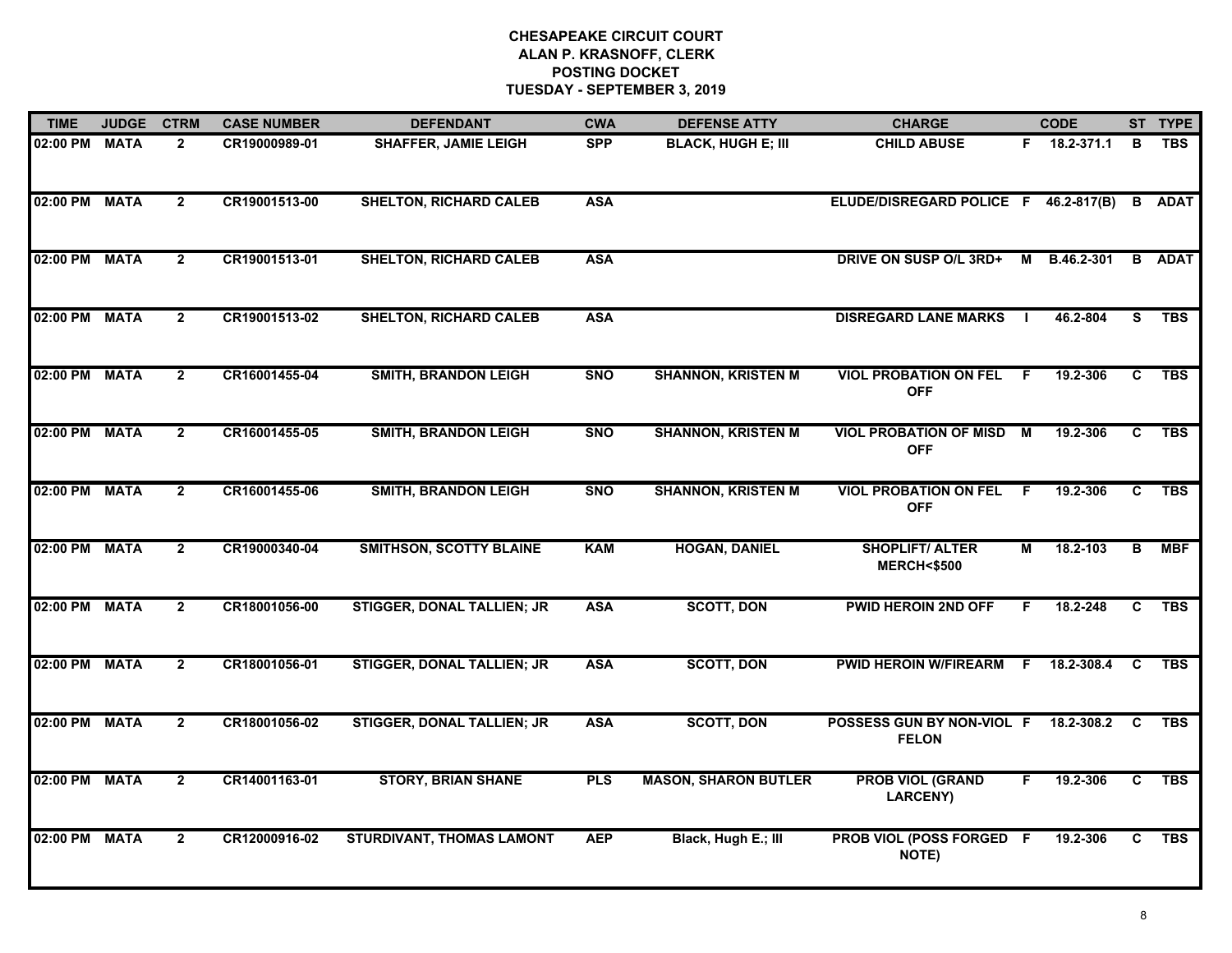| <b>TIME</b>   | <b>JUDGE</b> | <b>CTRM</b>    | <b>CASE NUMBER</b> | <b>DEFENDANT</b>                   | <b>CWA</b> | <b>DEFENSE ATTY</b>          | <b>CHARGE</b>                                   |    | <b>CODE</b> |    | ST TYPE       |
|---------------|--------------|----------------|--------------------|------------------------------------|------------|------------------------------|-------------------------------------------------|----|-------------|----|---------------|
| 02:00 PM MATA |              | $\mathbf{2}$   | CR10001843-04      | <b>TAYLOR, CHAUKEIR TRAIMON</b>    | <b>WHC</b> | <b>Mason, Sharon Butler</b>  | <b>PROB VIOL CONSP G</b><br><b>LARCENY</b>      | F. | 19.2-306    | C. | <b>TBS</b>    |
| 02:00 PM MATA |              | $\overline{2}$ | CR10001843-05      | <b>TAYLOR, CHAUKEIR TRAIMON</b>    | <b>WHC</b> | <b>Mason, Sharon Butler</b>  | <b>PROB VIOL GRAND</b><br><b>LARCENY</b>        | F. | 19.2-306    | C  | <b>TBS</b>    |
| 02:00 PM MATA |              | $\mathbf{2}$   | CR13001689-02      | <b>TAYLOR, CHAUKEIR TRAIMON</b>    | <b>WHC</b> | <b>Mason, Sharon Butler</b>  | <b>PROB VIOL GRAND</b><br><b>LARCENY</b>        | F. | 19.2-306    | C  | <b>TBS</b>    |
| 02:00 PM MATA |              | $\mathbf{2}$   | CR19001568-00      | <b>WALKER, MERCEDES MOSEHA</b>     | <b>ALN</b> |                              | <b>SHOPLFT: ALTER PRICE</b><br>$<$ \$500 $(3+)$ | F. | 18.2-103    |    | <b>B</b> ADAT |
| 02:00 PM MATA |              | $\overline{2}$ | CR19001592-00      | <b>WASHINGTON, CARLOS TODD; JR</b> | <b>KJB</b> |                              | <b>POSSESS GUN W/ SCH I-II</b><br><b>DRUG</b>   | F. | 18.2-308.4  |    | <b>B</b> ADAT |
| 02:00 PM MATA |              | $\overline{2}$ | CR19001592-01      | <b>WASHINGTON, CARLOS TODD; JR</b> | <b>KJB</b> |                              | DISTRIB/PWI MARIJ >1/2 OZ- F<br>5LBS            |    | 18.2-248.1  | B  | <b>ADAT</b>   |
| 02:00 PM MATA |              | $\overline{2}$ | CR19001509-00      | <b>WHAFF, XAXVIUS OMAR</b>         | <b>SPP</b> | Martin, Terence P.           | <b>GRAND LARCENY: AUTO</b><br><b>THEFT</b>      | F. | 18.2-95     | в  | <b>TBS</b>    |
| 02:00 PM MATA |              | $\overline{2}$ | CR10000283-02      | <b>WILLIAMS, ANTONIO ERIC</b>      | <b>KAM</b> | <b>CURRIN, KATHERINE</b>     | <b>VIOL PROBATION ON FEL</b><br><b>OFF</b>      | F. | 19.2-306    | C  | <b>REV</b>    |
| 02:00 PM MATA |              | $\mathbf{2}$   | CR18000228-00      | <b>WILLIAMS, VICKY MANUEL</b>      | <b>ALN</b> | <b>MUSSONI, ERIK</b>         | <b>GRAND LARCENY</b>                            | F. | 18.2-95     | C  | <b>TBS</b>    |
| 02:00 PM MATA |              | $\overline{2}$ | CR18000228-01      | <b>WILLIAMS, VICKY MANUEL</b>      | <b>ALN</b> | <b>MUSSONI, ERIK</b>         | <b>FAIL TO APPEAR; SENT</b>                     | м  | 18.2-456    | C. | <b>TBS</b>    |
| 02:00 PM MATA |              | $\mathbf{2}$   | CR05001632-03      | <b>WILSON, BRANDON CHARLES</b>     | <b>AEP</b> | <b>TAYLOR, MATTHEW T; SR</b> | <b>VIOL PROBATION</b><br>(BURGLARY)             | F. | 19.2-306    | C. | <b>TBS</b>    |
| 02:00 PM MATA |              | $\overline{2}$ | CR05001633-03      | <b>WILSON, BRANDON CHARLES</b>     | <b>AEP</b> | <b>TAYLOR, MATTHEW T; SR</b> | <b>VIOL PROBATION (ARSON) F</b>                 |    | 19.2-306    | C  | <b>TBS</b>    |
| 02:00 PM MATA |              | $\overline{2}$ | CR05001634-03      | <b>WILSON, BRANDON CHARLES</b>     | <b>AEP</b> | <b>TAYLOR, MATTHEW T; SR</b> | <b>VIOL PROBATION (G/L)</b>                     | F. | 19.2-306    | C. | <b>TBS</b>    |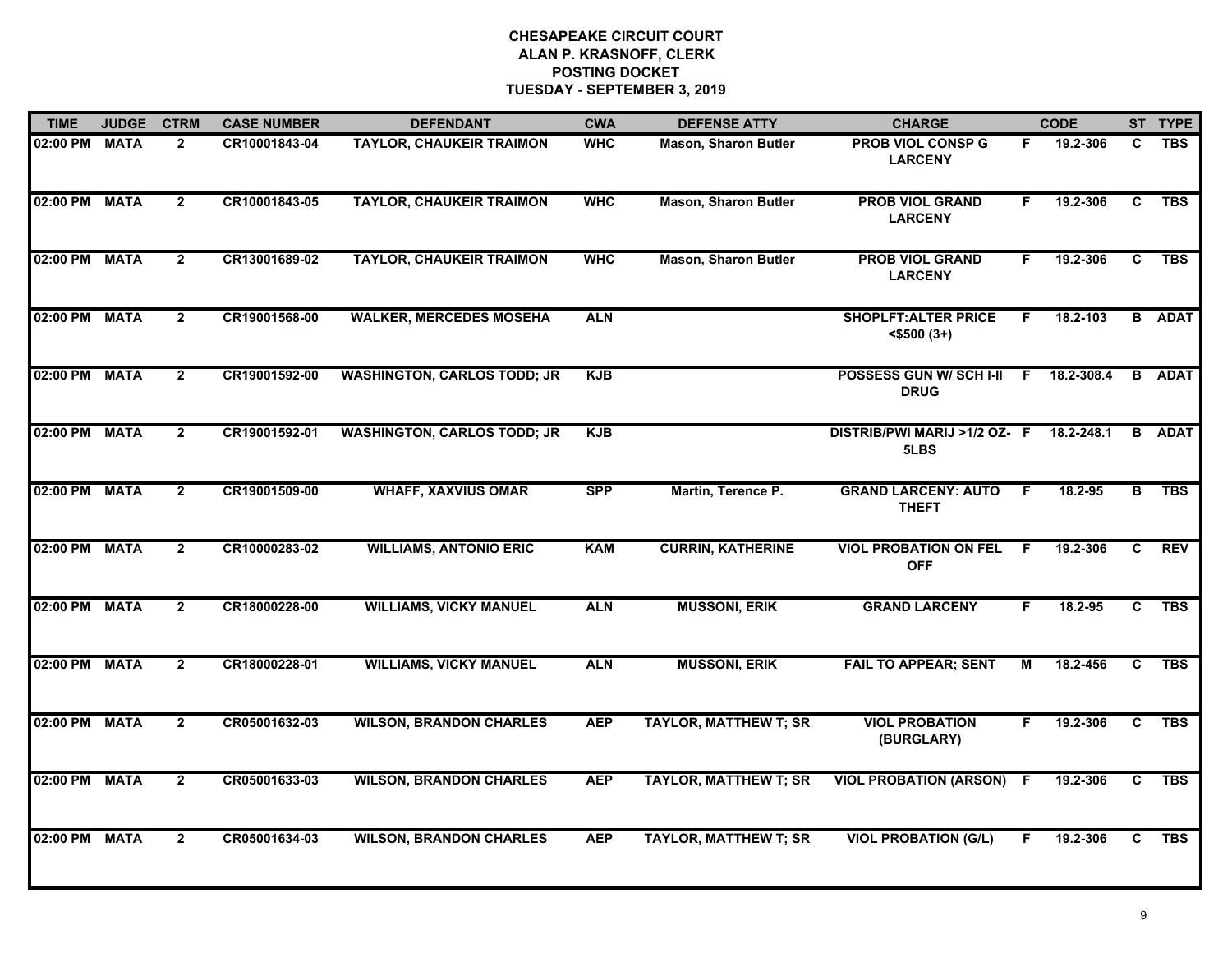| <b>TIME</b>   | <b>JUDGE</b> | <b>CTRM</b>             | <b>CASE NUMBER</b> | <b>PLAINTIFF</b>               | <b>DEFENDANT</b>                          | <b>PLAINTIFF ATTY</b>                  | <b>DEFENSE ATTY</b>                           | <b>TYPE</b>            |
|---------------|--------------|-------------------------|--------------------|--------------------------------|-------------------------------------------|----------------------------------------|-----------------------------------------------|------------------------|
| 10:00 AM      | <b>MATA</b>  | 4                       | CL17004768-00      | <b>LEON, CHRISTIAN</b>         | <b>BROOKER, CHARLES</b>                   | DELOATCHE,<br><b>JONATHAN R</b>        | <b>TEUMER, SUZANNE</b><br><b>BECK</b>         | <b>TBS</b>             |
| 10:00 AM      | <b>MATA</b>  | 4                       | CL18001156-00      | *LINDSAY, ANDREW; JR           | *SOUTHEASTERN VIRGINIA<br><b>TRAINING</b> | <b>GOODOVE, MICHAEL L</b>              | <b>PROSE</b>                                  | <b>TBS</b>             |
| 10:00 AM      | <b>MATA</b>  | 4                       | CL18004162-00      | <b>BRISCOE, WILLIAM CHASE</b>  | <b>SMITH, DOUGLAS</b>                     |                                        | JOYNER, GEORGE G; III JONES, CHRISTOPHER<br>Κ | <b>TBS</b>             |
| 10:00 AM      | <b>MATA</b>  | $\overline{\mathbf{4}}$ | CL18004549-00      | <b>HODGES, TODD</b>            | <b>GARCIA, MAY</b>                        | <b>REYNOLDS, GLENN S</b>               | <b>TISHLER, JEREMY S</b>                      | <b>TBS</b>             |
| 10:00 AM      | <b>MATA</b>  | 4                       | CL18006212-00      | PLUSKA, STEVEN C               | *PLUSKA, MARK L                           | PILUSO, MICHAEL J                      | <b>RUEGE, ANDREA</b>                          | <b>TBS</b>             |
| 10:00 AM      | <b>MATA</b>  | 4                       | CL19000539-00      | <b>HAMILTON, LEIGH ANNETTE</b> | <b>CLARK, DAVID</b>                       | <b>ROBUSTO, MICHAEL A</b>              | <b>PROSE</b>                                  | <b>TBS</b>             |
| 10:00 AM      | <b>MATA</b>  | 4                       | CL19001552-00      | <b>LANTZ, KURT</b>             | *GIBBONS, KORD A                          | <b>CAUDLE, ROBERT K; JR</b>            | <b>PROSE</b>                                  | <b>GARN</b>            |
| 10:00 AM      | <b>MATA</b>  | 4                       | CL19001567-00      | <b>SALYER, ROBIN M</b>         | *TOWN CENTER GROUP, LLC                   | <b>LUPTON, WALTON</b>                  |                                               | <b>TBS</b>             |
| 10:00 AM      | <b>MATA</b>  | 4                       | CL19001631-00      | BILLY J. INC.                  | *SCOTT, TONYA A                           | <b>DRINKWATER,</b><br><b>DARRELL A</b> | <b>PROSE</b>                                  | <b>GARN</b>            |
| 10:00 AM      | <b>MATA</b>  | 4                       | CL19001642-00      | PEMBROKE FINANCE INC.          | *SIMMONS, SINETHEA D                      | DRINKWATER,<br><b>DARRELL A</b>        | <b>PROSE</b>                                  | <b>GARN</b>            |
| 10:00 AM MATA |              | 4                       | CL19001757-00      | JULIA A. WINSTEAD, BY GEICO    | *BROWN, BRIAN                             | <b>CHAPLIN AND GONET</b>               | <b>PROSE</b>                                  | <b>GARN</b>            |
| 10:00 AM      | <b>MATA</b>  | $\overline{4}$          | CL19001901-00      | <b>COMMONWEALTH</b>            | <b>DELOSH, CHRISTOPHER A</b>              | <b>WRIGHT, M ANN</b>                   |                                               | $\overline{\text{sc}}$ |
| 10:00 AM      | <b>MATA</b>  | 4                       | CL19001906-00      | <b>COMMONWEALTH</b>            | <b>JOHNSON, TAJ SHAQUILLE</b>             | <b>WRIGHT, M ANN</b>                   |                                               | $\overline{\text{sc}}$ |
| 10:00 AM      | <b>MATA</b>  | 4                       | CL19001910-00      | <b>COMMONWEALTH</b>            | <b>MELLERSON, ELMO; JR</b>                | <b>WRIGHT, M ANN</b>                   |                                               | $\overline{sc}$        |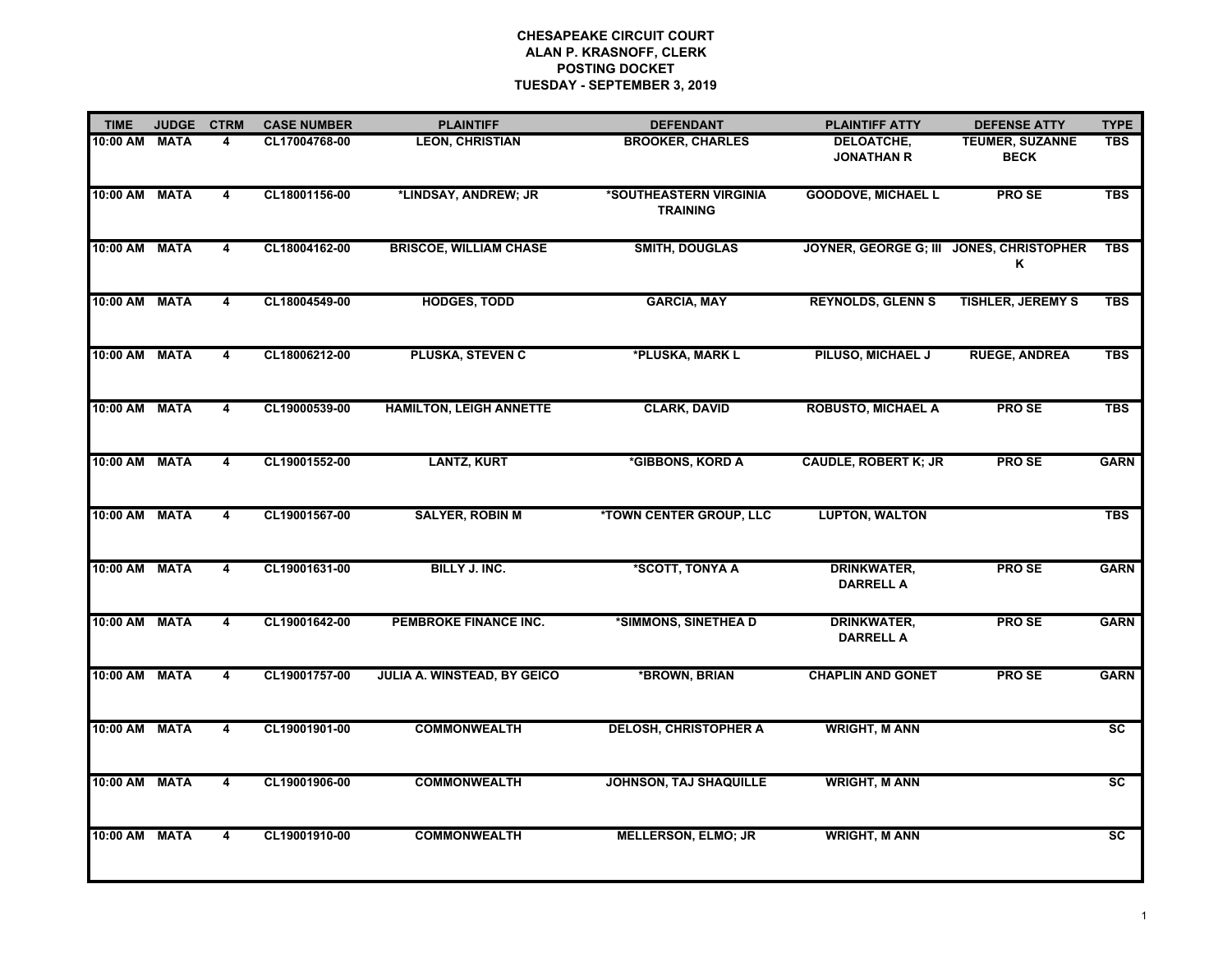| <b>TIME</b>   | <b>JUDGE</b> | <b>CTRM</b>             | <b>CASE NUMBER</b> | <b>PLAINTIFF</b>                                | <b>DEFENDANT</b>              | <b>PLAINTIFF ATTY</b>                  | <b>DEFENSE ATTY</b>      | <b>TYPE</b>            |
|---------------|--------------|-------------------------|--------------------|-------------------------------------------------|-------------------------------|----------------------------------------|--------------------------|------------------------|
| 10:00 AM      | <b>MATA</b>  | 4                       | CL19001916-00      | <b>COMMONWEALTH</b>                             | <b>SEABRON, DESHAWN FRANK</b> | <b>WRIGHT, M ANN</b>                   |                          | <b>SC</b>              |
| 10:00 AM      | <b>MATA</b>  | 4                       | CL19001918-00      | <b>COMMONWEALTH</b>                             | <b>STATON, JEREMY</b>         | <b>WRIGHT, M ANN</b>                   |                          | $\overline{\text{sc}}$ |
| $10:00$ AM    | <b>MATA</b>  | 4                       | CL19001962-00      | FORD MOTOR CREDIT CO. LLC                       | *SINGLETON, CORNELIUS         | <b>SAUNDERS, SARAH M</b>               | PRO SE                   | <b>GARN</b>            |
| 10:00 AM      | <b>MATA</b>  | $\overline{\mathbf{4}}$ | CL19002227-00      | <b>MIDLAND FUNDING LLC</b>                      | *WRIGHT, KENNETH              | <b>WILLIS, GUION; JR</b>               | <b>PROSE</b>             | <b>GARN</b>            |
| 10:00 AM      | <b>MATA</b>  | 4                       | CL19002228-00      | <b>MIDLAND FUNDING LLC</b>                      | *POWELL, LASHAWNA D           | <b>WILLIS, GUION H; JR</b>             | <b>PROSE</b>             | <b>GARN</b>            |
| 10:00 AM      | <b>MATA</b>  | 4                       | CL19002479-00      | <b>BROOKS, RAYENA</b>                           | <b>CHURN, BETTY</b>           | <b>DELOATCHE,</b><br><b>JONATHAN R</b> | <b>CRANDLEY, JOHN G</b>  | <b>TBS</b>             |
| 10:00 AM      | <b>MATA</b>  | 4                       | CL19002547-00      | <b>MICHAEL WAYNE INVESTMENTS</b><br><b>CORP</b> | *BOOKER, SHAWNTE              | <b>DRINKWATER,</b><br><b>DARRELL A</b> | <b>PROSE</b>             | <b>GARN</b>            |
| 10:00 AM      | <b>MATA</b>  | 4                       | CL19002548-00      | <b>BILLIE J. INC.</b>                           | *DAY, KELLY                   | <b>DRINKWATER,</b><br><b>DARRELL A</b> | <b>PROSE</b>             | <b>GARN</b>            |
| 10:00 AM      | <b>MATA</b>  | 4                       | CL19002549-00      | BILLY J. INC.                                   | *BRANCH, CHARLES A            | <b>DRINKWATER,</b><br><b>DARRELL A</b> | <b>PROSE</b>             | <b>GARN</b>            |
| 10:00 AM      | <b>MATA</b>  | 4                       | CL19002550-00      | PEMBROKE FINANCE, INC.                          | *TAYLOR, BRIGIT D             | <b>DRINKWATER,</b><br><b>DARRELL A</b> | <b>PROSE</b>             | <b>GARN</b>            |
| 10:00 AM MATA |              | 4                       | CL19002551-00      | <b>BILLIE J. INC.</b>                           | *JACKSON, CYNTHIA D           | <b>DRINKWATER,</b><br><b>DARRELL A</b> | <b>PROSE</b>             | <b>GARN</b>            |
| 10:00 AM      | <b>MATA</b>  | $\overline{4}$          | CL19002631-00      | <b>ACCESS INNOVATIONS, INC.</b>                 | *BLOUNT, MAX ELLIOTT          | <b>BISCHOFF, WILLIAM C</b>             | <b>PROSE</b>             | <b>GARN</b>            |
| 10:00 AM      | <b>MATA</b>  | 4                       | CL19002754-00      | <b>ELLIS, ANGELA M</b>                          | <b>JONES, ROBERT LEE</b>      | <b>DAVIS, RICHARD J</b>                | <b>LUXHOJ, K BARRETT</b> | <b>TBS</b>             |
| 10:00 AM      | <b>MATA</b>  | 4                       | CL19002890-00      | <b>CREDIT ACCEPTANCE CORP.</b>                  | *BEACH, MOLLIE                | <b>VANHORN, RACHEL E</b>               | <b>PROSE</b>             | <b>GARN</b>            |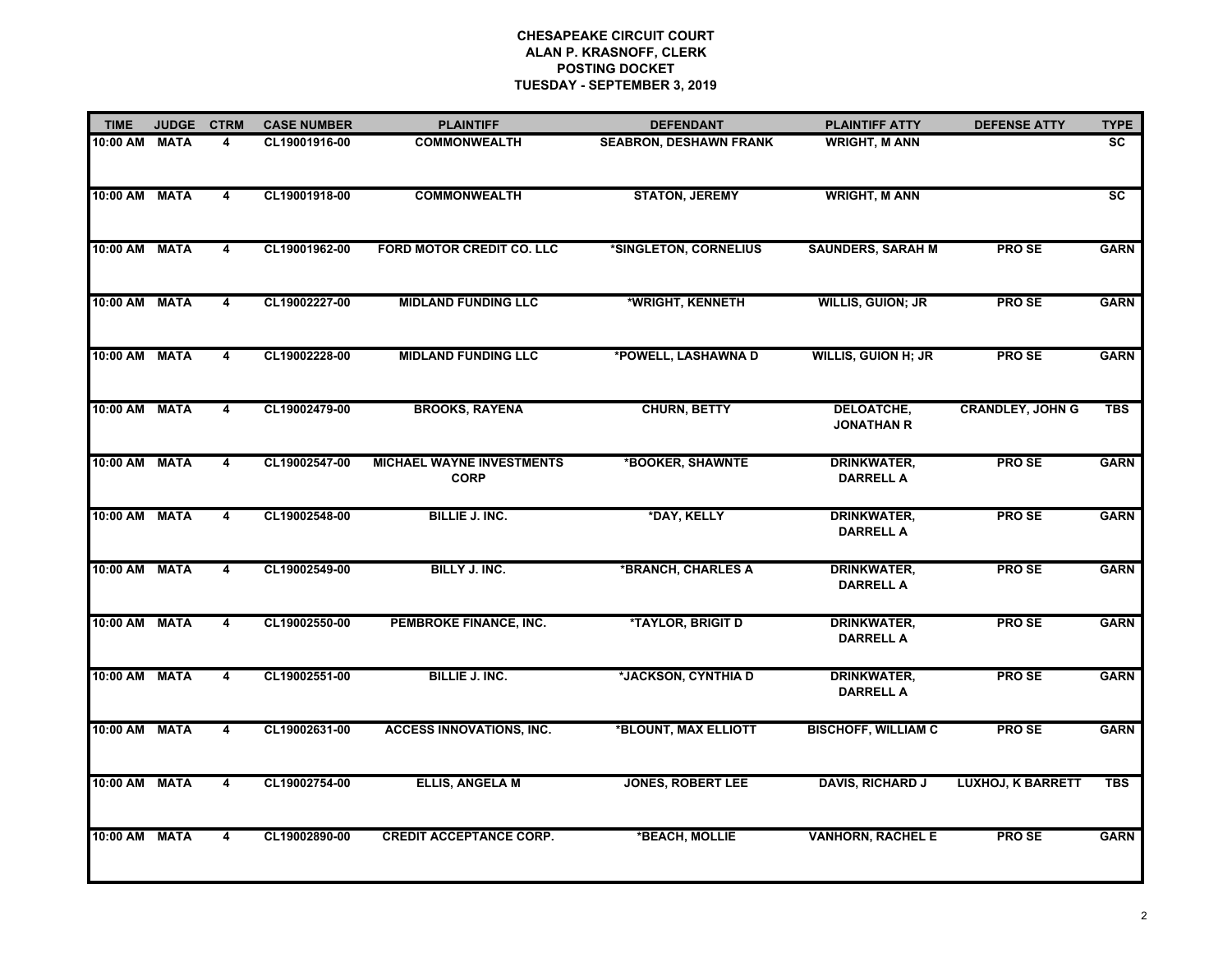| <b>TIME</b>   | <b>JUDGE</b> | <b>CTRM</b>             | <b>CASE NUMBER</b> | <b>PLAINTIFF</b>                               | <b>DEFENDANT</b>             | <b>PLAINTIFF ATTY</b>                    | <b>DEFENSE ATTY</b> | <b>TYPE</b>            |
|---------------|--------------|-------------------------|--------------------|------------------------------------------------|------------------------------|------------------------------------------|---------------------|------------------------|
| 10:00 AM MATA |              | 4                       | CL19002987-00      | <b>COX, HERMAN</b>                             | *STROM, LOUIS D              | PATZIG, W ANDREW                         | <b>PROSE</b>        | <b>TBS</b>             |
| 10:00 AM MATA |              | 4                       | CL19003138-00      | <b>COMMONWEALTH</b>                            | *TAITANO, SHAWN D            | <b>POOLE BROOKE</b><br><b>PLUMLEE PC</b> | <b>PROSE</b>        | <b>GARN</b>            |
| 10:00 AM MATA |              | 4                       | CL19003313-00      | <b>FIA CARD SERVICES, NA</b>                   | *JOHNSON, RICHARD P          | <b>VANHORN, RACHEL</b>                   | <b>PROSE</b>        | <b>GARN</b>            |
| 10:00 AM MATA |              | 4                       | CL19003314-00      | <b>CHARTWAY FEDERAL CREDIT</b><br><b>UNION</b> | *WHITMORE, ANTOINE           | <b>VANHORN, RACHEL</b>                   | <b>PROSE</b>        | <b>GARN</b>            |
| 10:00 AM      | <b>MATA</b>  | 4                       | CL19003432-00      | <b>COMMONWEALTH</b>                            | <b>ALEXANDER, PAT REGINA</b> | <b>WRIGHT, M ANN</b>                     | <b>PROSE</b>        | SC                     |
| 10:00 AM MATA |              | 4                       | CL19003433-00      | <b>COMMONWEALTH</b>                            | <b>ANDERSON, MARCUS K</b>    | <b>WRIGHT, M ANN</b>                     |                     | <b>SC</b>              |
| 10:00 AM MATA |              | 4                       | CL19003436-00      | <b>COMMONWEALTH</b>                            | <b>BRISCOE, JAMIL ALLEN</b>  | <b>WRIGHT, M ANN</b>                     |                     | $\overline{sc}$        |
| 10:00 AM      | <b>MATA</b>  | 4                       | CL19003437-00      | <b>COMMONWEALTH</b>                            | <b>BURNHAM, ANTHONY T</b>    | <b>WRIGHT, M ANN</b>                     |                     | $\overline{sc}$        |
| 10:00 AM MATA |              | $\overline{\mathbf{4}}$ | CL19003440-00      | <b>COMMONWEALTH</b>                            | <b>COBB, AARON JAMES</b>     | <b>WRIGHT, M ANN</b>                     |                     | $\overline{\text{sc}}$ |
| 10:00 AM      | <b>MATA</b>  | 4                       | CL19003441-00      | <b>COMMONWEALTH</b>                            | <b>COOKE, DARYL J</b>        | <b>WRIGHT, M ANN</b>                     |                     | $\overline{\text{sc}}$ |
| 10:00 AM MATA |              | 4                       | CL19003444-00      | <b>COMMONWEALTH</b>                            | DREW, DAWN N                 | <b>WRIGHT, M ANN</b>                     |                     | $\overline{\text{sc}}$ |
| 10:00 AM MATA |              | $\overline{4}$          | CL19003445-00      | <b>COMMONWEALTH</b>                            | <b>FREEMAN, MICHAEL D</b>    | <b>WRIGHT, M ANN</b>                     |                     | $\overline{\text{sc}}$ |
| 10:00 AM      | <b>MATA</b>  | 4                       | CL19003447-00      | <b>COMMONWEALTH</b>                            | <b>GRANDY, OCTAVIOUS L</b>   | <b>WRIGHT, M ANN</b>                     |                     | $\overline{\text{sc}}$ |
| 10:00 AM MATA |              | $\overline{4}$          | CL19003451-00      | <b>COMMONWEALTH</b>                            | KNIGHT, AARON JERELL         | <b>WRIGHT, M ANN</b>                     |                     | SC                     |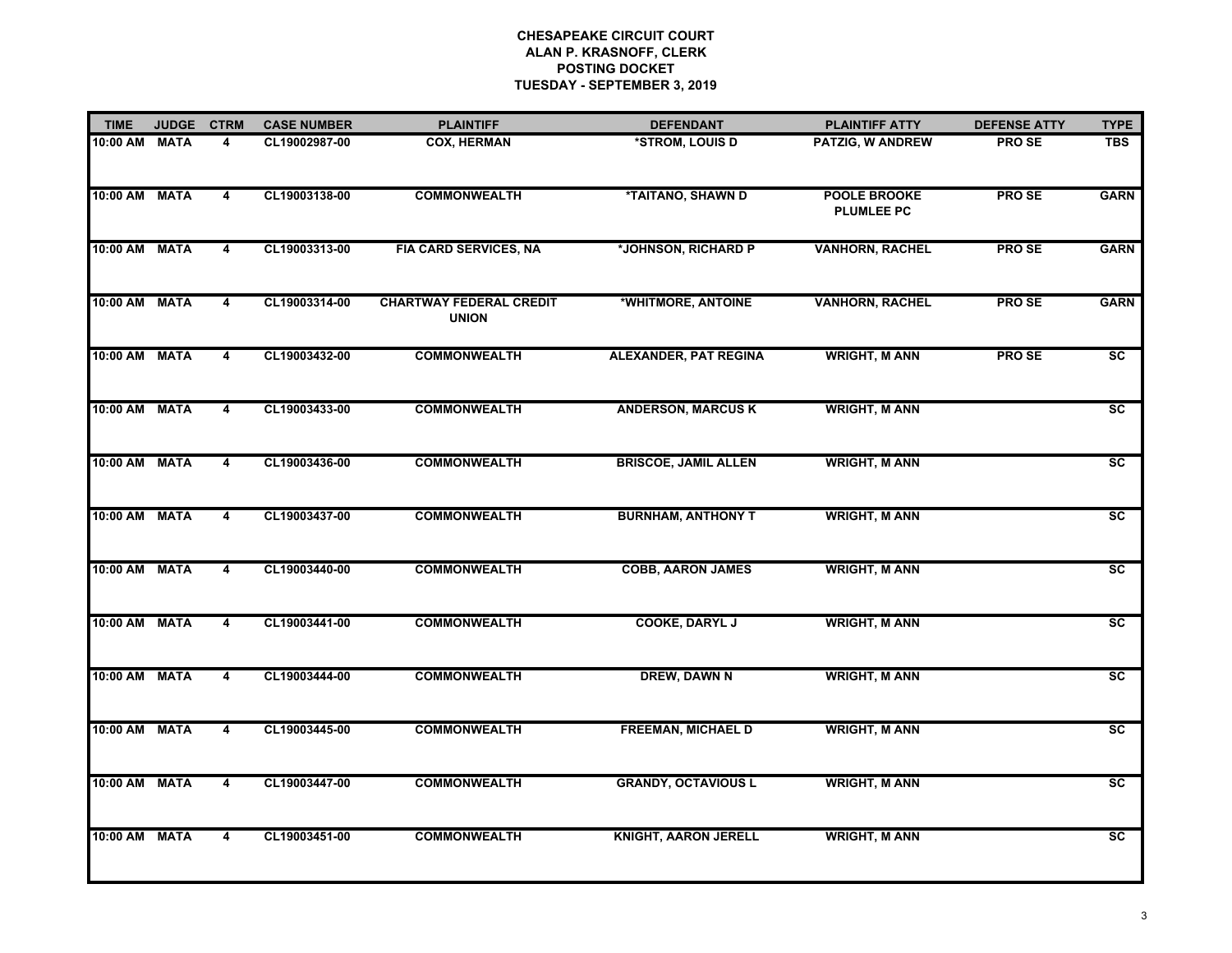| <b>TIME</b>   | <b>JUDGE</b> | <b>CTRM</b>             | <b>CASE NUMBER</b> | <b>PLAINTIFF</b>            | <b>DEFENDANT</b>            | <b>PLAINTIFF ATTY</b>                    | <b>DEFENSE ATTY</b>            | <b>TYPE</b>     |
|---------------|--------------|-------------------------|--------------------|-----------------------------|-----------------------------|------------------------------------------|--------------------------------|-----------------|
| 10:00 AM      | <b>MATA</b>  | 4                       | CL19003454-00      | <b>COMMONWEALTH</b>         | <b>LOWRY, SAMUEL L</b>      | <b>WRIGHT, M ANN</b>                     |                                | <b>SC</b>       |
| 10:00 AM      | <b>MATA</b>  | 4                       | CL19003457-00      | <b>COMMONWEALTH</b>         | <b>MORINGS, LEVONTE V</b>   | <b>WRIGHT, M ANN</b>                     |                                | $\overline{sc}$ |
| 10:00 AM MATA |              | 4                       | CL19003460-00      | <b>COMMONWEALTH</b>         | <b>RIDLEY, DEVON ARTHUR</b> | <b>WRIGHT, M ANN</b>                     |                                | <b>SC</b>       |
| 10:00 AM      | <b>MATA</b>  | $\overline{4}$          | CL19003461-00      | <b>COMMONWEALTH</b>         | <b>ROGERS, DESTINY</b>      | <b>WRIGHT, M ANN</b>                     |                                | $\overline{sc}$ |
| 10:00 AM MATA |              | 4                       | CL19003462-00      | <b>COMMONWEALTH</b>         | <b>SIMONS, LOUISE ANN</b>   | <b>WRIGHT, M ANN</b>                     |                                | <b>SC</b>       |
| 10:00 AM MATA |              | $\overline{4}$          | CL19003533-00      | <b>FALK, JOSEPH</b>         | *EAST COAST URETHANE, LLC   | <b>RIEGER, CHRISTINA</b>                 | <b>PROSE</b>                   | <b>GARN</b>     |
| 10:00 AM MATA |              | 4                       | CL19003581-00      | THE BANK OF NY MELLON TRUST | *SINES, GREGORY T           | <b>DRINKWATER,</b><br><b>DARRELL A</b>   | <b>PROSE</b>                   | <b>GARN</b>     |
| 10:00 AM MATA |              | $\overline{4}$          | CL19003919-00      | <b>COMMONWEALTH</b>         | *ALEXANDER, JAMES; III      | <b>POOLE BROOKE</b><br><b>PLUMLEE PC</b> | <b>PROSE</b>                   | <b>GARN</b>     |
| 10:00 AM MATA |              | $\overline{\mathbf{4}}$ | CL19003921-00      | <b>COMMONWEALTH</b>         | *BARROW, MICHAEL RENARD     | <b>POOLE BROOKE</b><br><b>PLUMLEE PC</b> | <b>PROSE</b>                   | <b>GARN</b>     |
| 10:00 AM MATA |              | $\overline{\mathbf{4}}$ | CL19003927-00      | <b>COMMONWEALTH</b>         | *BENSON, TRAVIS LEE         | POOLE BROOKE<br><b>PLUMLEE PC</b>        | <b>PROSE</b>                   | <b>GARN</b>     |
| 10:00 AM MATA |              | 4                       | CL19003937-00      | <b>COMMONWEALTH</b>         | *CARDONA, MICHAEL RUIZ      | <b>POOLE BROOKE</b><br><b>PLUMLEE PC</b> | <b>PROSE</b>                   | <b>GARN</b>     |
| 10:00 AM MATA |              | $\overline{4}$          | CL19003995-00      | <b>COMMONWEALTH</b>         | *FLOOD, GEORGE ANTHONY      | <b>POOLE BROOKE</b><br><b>PLUMLEE PC</b> | <b>PROSE</b>                   | <b>GARN</b>     |
| 10:00 AM      | <b>MATA</b>  | 4                       | CL19004055-00      | <b>COMMONWEALTH</b>         | *SATTERFIELD, GARY B        | <b>POOLE BROOKE</b><br><b>PLUMLEE PC</b> | <b>PROSE</b>                   | <b>GARN</b>     |
| 10:00 AM MATA |              | $\overline{4}$          | CL19004341-00      | <b>DAVIS, PATRICK H</b>     | *ELGUT, MARIA               | <b>LARSEN, GREGORY S</b>                 | MCCRACKEN,<br><b>GREGORY R</b> | <b>TBS</b>      |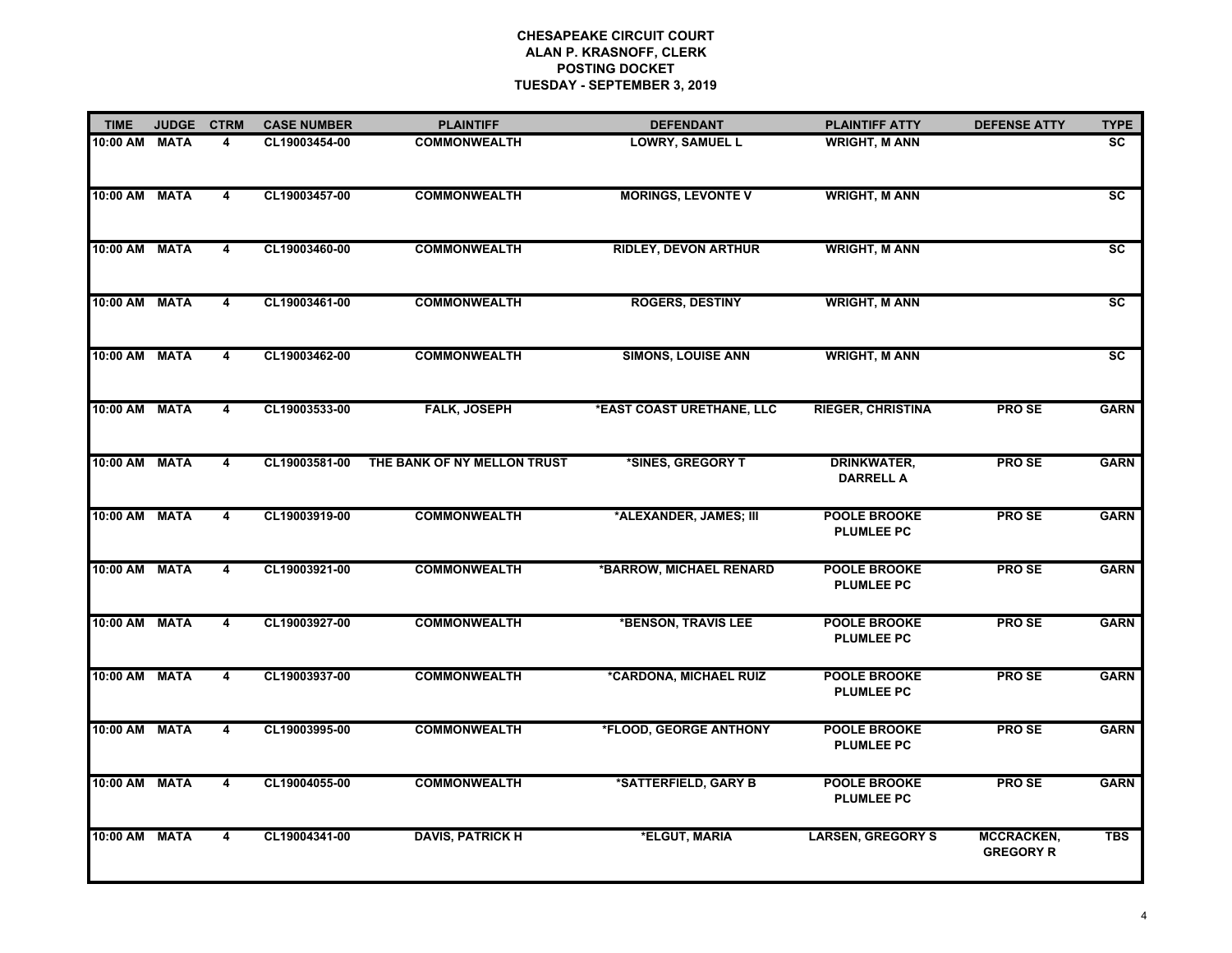| <b>TIME</b>   | <b>JUDGE</b> | <b>CTRM</b>             | <b>CASE NUMBER</b> | <b>PLAINTIFF</b>    | <b>DEFENDANT</b>                    | <b>PLAINTIFF ATTY</b>                    | <b>DEFENSE ATTY</b> | <b>TYPE</b> |
|---------------|--------------|-------------------------|--------------------|---------------------|-------------------------------------|------------------------------------------|---------------------|-------------|
| 10:00 AM MATA |              | 4                       | CL19004342-00      | <b>COMMONWEALTH</b> | *ASHBY, TION SCOTT                  | <b>POOLE BROOKE</b><br><b>PLUMLEE PC</b> | <b>PROSE</b>        | <b>GARN</b> |
| 10:00 AM MATA |              | 4                       | CL19004343-00      | <b>COMMONWEALTH</b> | *BAILEY, WILLIAM L                  | <b>POOLE BROOKE</b><br><b>PLUMLEE PC</b> | <b>PROSE</b>        | <b>GARN</b> |
| 10:00 AM MATA |              | $\overline{4}$          | CL19004344-00      | <b>COMMONWEALTH</b> | *BOWSER, MONTAE                     | <b>POOLE BROOKE</b><br><b>PLUMLEE PC</b> | <b>PROSE</b>        | <b>GARN</b> |
| 10:00 AM MATA |              | $\overline{4}$          | CL19004349-00      | <b>COMMONWEALTH</b> | *BREWER, MAURICE D; JR              | <b>POOLE BROOKE</b><br><b>PLUMLEE PC</b> |                     | <b>GARN</b> |
| 10:00 AM      | <b>MATA</b>  | 4                       | CL19004375-00      | <b>COMMONWEALTH</b> | <i><b>*CULLISON, RYAN DAVID</b></i> | <b>POOLE BROOKE</b><br><b>PLUMLEE PC</b> | <b>PROSE</b>        | <b>GARN</b> |
| 10:00 AM MATA |              | 4                       | CL19004376-00      | <b>COMMONWEALTH</b> | *HEATER, ABIGAIL RUTH               | <b>POOLE BROOKE</b><br><b>PLUMLEE PC</b> | <b>PROSE</b>        | <b>GARN</b> |
| 10:00 AM MATA |              | 4                       | CL19004378-00      | <b>COMMONWEALTH</b> | *HORTON, MICHAEL C                  | <b>POOLE BROOKE</b><br><b>PLUMLEE PC</b> | <b>PROSE</b>        | <b>GARN</b> |
| 10:00 AM MATA |              | 4                       | CL19004380-00      | <b>COMMONWEALTH</b> | *JACKSON, WILLIE A                  | <b>POOLE BROOKE</b><br><b>PLUMLEE PC</b> | <b>PROSE</b>        | <b>GARN</b> |
| 10:00 AM MATA |              | 4                       | CL19004382-00      | <b>COMMONWEALTH</b> | *JOHNSON, TIFFANY S                 | <b>POOLE BROOKE</b><br><b>PLUMLEE PC</b> | <b>PROSE</b>        | <b>GARN</b> |
| 10:00 AM MATA |              | 4                       | CL19004383-00      | <b>COMMONWEALTH</b> | *JOHNSON, TIMOTHY; JR               | <b>POOLE BROOKE</b><br><b>PLUMLEE PC</b> | <b>PROSE</b>        | <b>GARN</b> |
| 10:00 AM MATA |              | 4                       | CL19004385-00      | <b>COMMONWEALTH</b> | *MERIDETH, MELISSA M                | <b>POOLE BROOKE</b><br><b>PLUMLEE PC</b> | <b>PROSE</b>        | <b>GARN</b> |
| 10:00 AM MATA |              | 4                       | CL19004387-00      | <b>COMMONWEALTH</b> | *KIRBY, DERON                       | <b>POOLE BROOKE</b><br><b>PLUMLEE PC</b> | <b>PROSE</b>        | <b>GARN</b> |
| 10:00 AM      | <b>MATA</b>  | 4                       | CL19004417-00      | <b>COMMONWEALTH</b> | *NUCKOLS, CHRISTOPHER S             | <b>POOLE BROOKE</b><br><b>PLUMLEE PC</b> | <b>PROSE</b>        | <b>GARN</b> |
| 10:00 AM MATA |              | $\overline{\mathbf{4}}$ | CL19004422-00      | <b>COMMONWEALTH</b> | *PALMER, SHERRY S                   | <b>POOLE BROOKE</b><br><b>PLUMLEE PC</b> | <b>PROSE</b>        | <b>GARN</b> |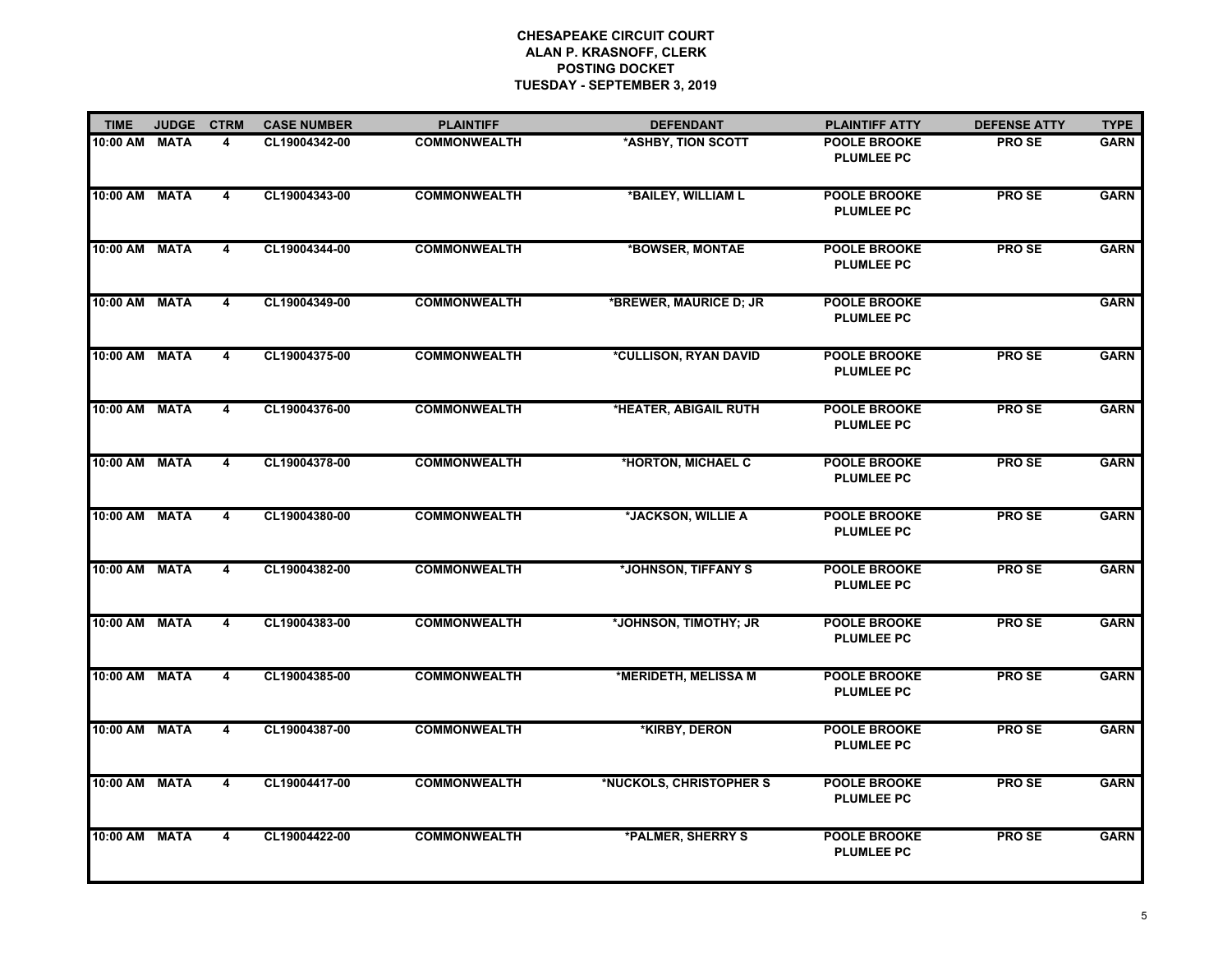| <b>TIME</b>   | <b>JUDGE</b> | <b>CTRM</b>             | <b>CASE NUMBER</b> | <b>PLAINTIFF</b>    | <b>DEFENDANT</b>        | <b>PLAINTIFF ATTY</b>                    | <b>DEFENSE ATTY</b> | <b>TYPE</b> |
|---------------|--------------|-------------------------|--------------------|---------------------|-------------------------|------------------------------------------|---------------------|-------------|
| 10:00 AM MATA |              | 4                       | CL19004423-00      | <b>COMMONWEALTH</b> | *PARKER, MARIE LEE      | <b>POOLE BROOKE</b><br><b>PLUMLEE PC</b> | <b>PROSE</b>        | <b>GARN</b> |
| 10:00 AM MATA |              | 4                       | CL19004426-00      | <b>COMMONWEALTH</b> | *PERRY, EDWARD; JR      | <b>POOLE BROOKE</b><br><b>PLUMLEE PC</b> | <b>PROSE</b>        | <b>GARN</b> |
| 10:00 AM MATA |              | $\overline{4}$          | CL19004427-00      | <b>COMMONWEALTH</b> | *PLUMMER, CRYSTAL       | <b>POOLE BROOKE</b><br><b>PLUMLEE PC</b> | <b>PROSE</b>        | <b>GARN</b> |
| 10:00 AM MATA |              | $\overline{4}$          | CL19004430-00      | <b>COMMONWEALTH</b> | *PORTER, SERGIO ANTONIO | <b>POOLE BROOKE</b><br><b>PLUMLEE PC</b> | <b>PROSE</b>        | <b>GARN</b> |
| 10:00 AM      | <b>MATA</b>  | 4                       | CL19004431-00      | <b>COMMONWEALTH</b> | *QUINERLY, MYER N       | <b>POOLE BROOKE</b><br><b>PLUMLEE PC</b> | <b>PROSE</b>        | <b>GARN</b> |
| 10:00 AM MATA |              | 4                       | CL19004432-00      | <b>COMMONWEALTH</b> | *RICHARDSON, REGINA D   | <b>POOLE BROOKE</b><br><b>PLUMLEE PC</b> | <b>PROSE</b>        | <b>GARN</b> |
| 10:00 AM MATA |              | 4                       | CL19004433-00      | <b>COMMONWEALTH</b> | *RIDDICK, RONALD JOSEPH | <b>POOLE BROOKE</b><br><b>PLUMLEE PC</b> | <b>PROSE</b>        | <b>GARN</b> |
| 10:00 AM MATA |              | 4                       | CL19004434-00      | <b>COMMONWEALTH</b> | *ROSCOE, KEVIN O'DELL   | <b>POOLE BROOKE</b><br><b>PLUMLEE PC</b> | <b>PROSE</b>        | <b>GARN</b> |
| 10:00 AM MATA |              | 4                       | CL19004435-00      | <b>COMMONWEALTH</b> | *SMITH, MARRIO M        | <b>POOLE BROOKE</b><br><b>PLUMLEE PC</b> | <b>PROSE</b>        | <b>GARN</b> |
| 10:00 AM MATA |              | 4                       | CL19004436-00      | <b>COMMONWEALTH</b> | *SMITH, MEONTAY DWAYNE  | <b>POOLE BROOKE</b><br><b>PLUMLEE PC</b> | <b>PROSE</b>        | <b>GARN</b> |
| 10:00 AM MATA |              | 4                       | CL19004444-00      | <b>COMMONWEALTH</b> | *STEVENS, RYLAN C       | <b>POOLE BROOKE</b><br><b>PLUMLEE PC</b> | <b>PROSE</b>        | <b>GARN</b> |
| 10:00 AM MATA |              | 4                       | CL19004445-00      | <b>COMMONWEALTH</b> | *STEVENSON, SHAVON S    | <b>POOLE BROOKE</b><br><b>PLUMLEE PC</b> | <b>PROSE</b>        | <b>GARN</b> |
| 10:00 AM      | <b>MATA</b>  | 4                       | CL19004447-00      | <b>COMMONWEALTH</b> | *STUART, LAUREN LEE     | <b>POOLE BROOKE</b><br><b>PLUMLEE PC</b> | <b>PROSE</b>        | <b>GARN</b> |
| 10:00 AM MATA |              | $\overline{\mathbf{4}}$ | CL19004448-00      | <b>COMMONWEALTH</b> | *TAYLOR, PAUL L; III    | <b>POOLE BROOKE</b><br><b>PLUMLEE PC</b> | <b>PROSE</b>        | <b>GARN</b> |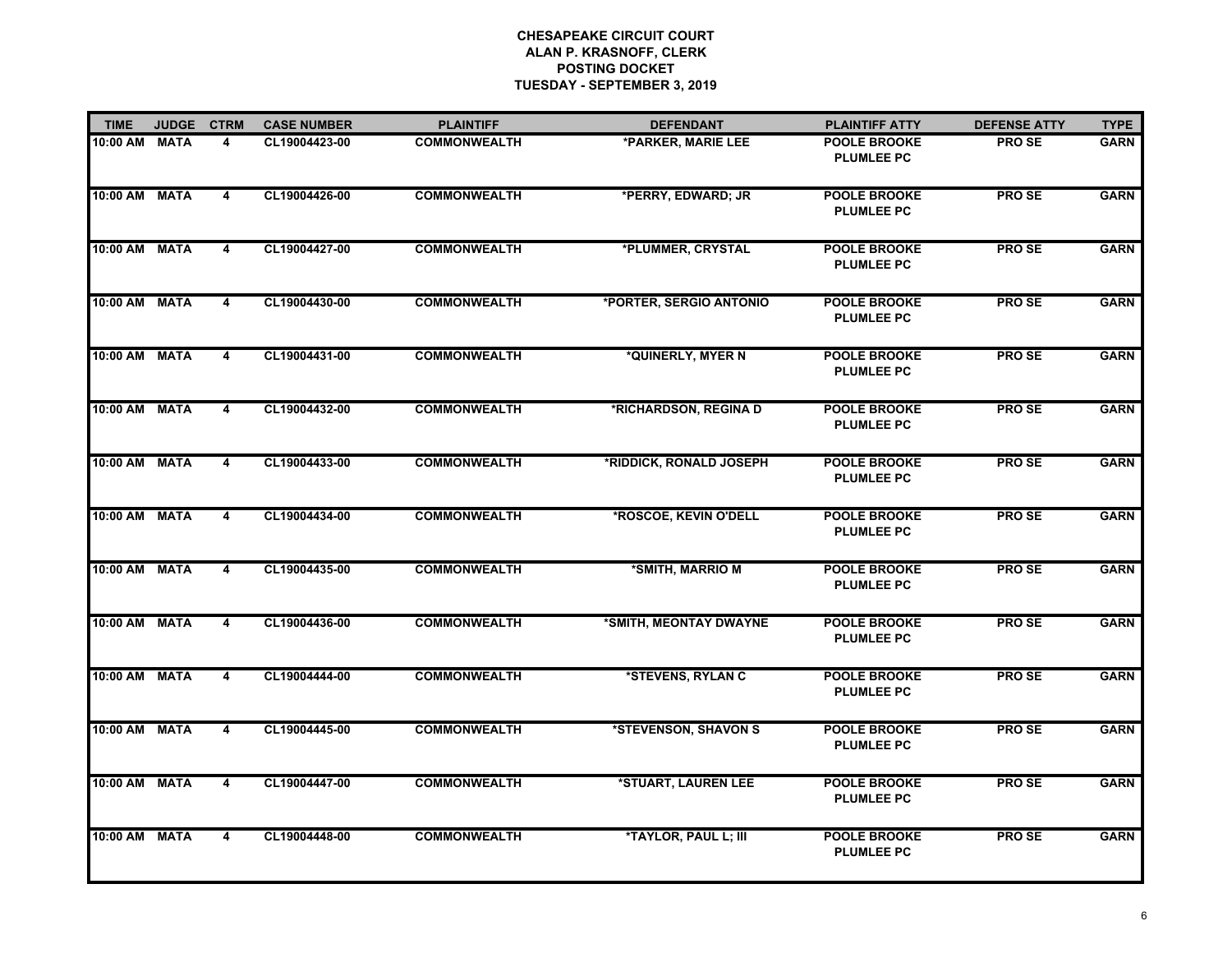| <b>TIME</b>   | <b>JUDGE</b> | <b>CTRM</b> | <b>CASE NUMBER</b> | <b>PLAINTIFF</b>                               | <b>DEFENDANT</b>                 | <b>PLAINTIFF ATTY</b>                    | <b>DEFENSE ATTY</b>    | <b>TYPE</b> |
|---------------|--------------|-------------|--------------------|------------------------------------------------|----------------------------------|------------------------------------------|------------------------|-------------|
| 10:00 AM      | <b>MATA</b>  | 4           | CL19004449-00      | <b>COMMONWEALTH</b>                            | *TERRY, LASHANDA KING            | <b>POOLE BROOKE</b><br><b>PLUMLEE PC</b> | <b>PROSE</b>           | <b>GARN</b> |
| 10:00 AM      | <b>MATA</b>  | 4           | CL19004450-00      | <b>COMMONWEALTH</b>                            | *TILLMON, THEODORE; III          | <b>POOLE BROOKE</b><br><b>PLUMLEE PC</b> | <b>PROSE</b>           | <b>GARN</b> |
| 10:00 AM MATA |              | 4           | CL19004451-00      | <b>COMMONWEALTH</b>                            | *URIARTE, RICARDO                | <b>POOLE BROOKE</b><br><b>PLUMLEE PC</b> | PRO SE                 | <b>GARN</b> |
| 10:00 AM      | <b>MATA</b>  | 4           | CL19004452-00      | <b>COMMONWEALTH</b>                            | *WHITAKER, GEORGE LEE            | <b>POOLE BROOKE</b><br><b>PLUMLEE PC</b> | <b>PROSE</b>           | <b>GARN</b> |
| 10:00 AM      | <b>MATA</b>  | 4           | CL19004453-00      | <b>COMMONWEALTH</b>                            | *WILLIAMS, BARRY EUGENE          | <b>POOLE BROOKE</b><br><b>PLUMLEE PC</b> | <b>PROSE</b>           | <b>GARN</b> |
| 10:00 AM      | <b>MATA</b>  | 4           | CL19004666-00      | <b>CHATMAN, KEOSHA NAOMI</b>                   | <b>CHAMBLISS, TIANA MICHELLE</b> | <b>PROSE</b>                             | <b>PROSE</b>           | <b>TBS</b>  |
| 10:00 AM      | <b>MATA</b>  | 4           | CL19004787-00      | ROGERS, TARSHEBA LAKEYA                        | <b>HURDLE, ANTOINE TREMAINE</b>  |                                          |                        | <b>TBS</b>  |
| 10:00 AM      | <b>MATA</b>  | 4           | CL19004822-00      | <b>BALSCHMITER, SARAH</b>                      | <b>LANG, BRIAN</b>               | <b>BREIT, WILLIAM D</b>                  | <b>SNYDER, JAMES M</b> | <b>TBS</b>  |
| 10:00 AM      | <b>MATA</b>  | 4           | CL19004897-00      | <b>JARRINGTON, KEIARA</b>                      | <b>LATHAM, DEONTE</b>            | <b>PROSE</b>                             | <b>PROSE</b>           | <b>TBS</b>  |
| 10:00 AM      | <b>MATA</b>  | 4           | CL19004899-00      | <b>CAN CAPITAL ASSET SERVICING</b>             | *GRANT-STILL, TEISHA             | <b>SZMAK, BRIAN S</b>                    | <b>PROSE</b>           | <b>GARN</b> |
| 10:00 AM MATA |              | 4           | CL19005117-00      | <b>BATISTE, LA'TARSHA</b>                      | <b>HORNE, OMAR</b>               | <b>PROSE</b>                             | <b>PROSE</b>           | <b>TBS</b>  |
| 10:00 AM      | <b>MATA</b>  | 4           | CL19005184-00      | <b>FORD MOTOR CREDIT COMPANY</b><br><b>LLC</b> | *DANAGE, ARIELLE S               | <b>RANDOLPH BOYD</b><br><b>CHERRY</b>    | <b>PROSE</b>           | <b>GARN</b> |
| 10:00 AM      | <b>MATA</b>  | 4           | CL19005302-00      | <b>NAE FEDERAL CREDIT UNION</b>                | *BOLT, MICHAEL                   | <b>SHAMES, STEVEN F</b>                  | <b>PROSE</b>           | <b>GARN</b> |
| 10:00 AM      | <b>MATA</b>  | 4           | CL19005335-00      | <b>BUSH, KIMBERLY A</b>                        | SILVERTHORNE, DENNIS WAYNE       | <b>PROSE</b>                             | <b>PROSE</b>           | <b>TBS</b>  |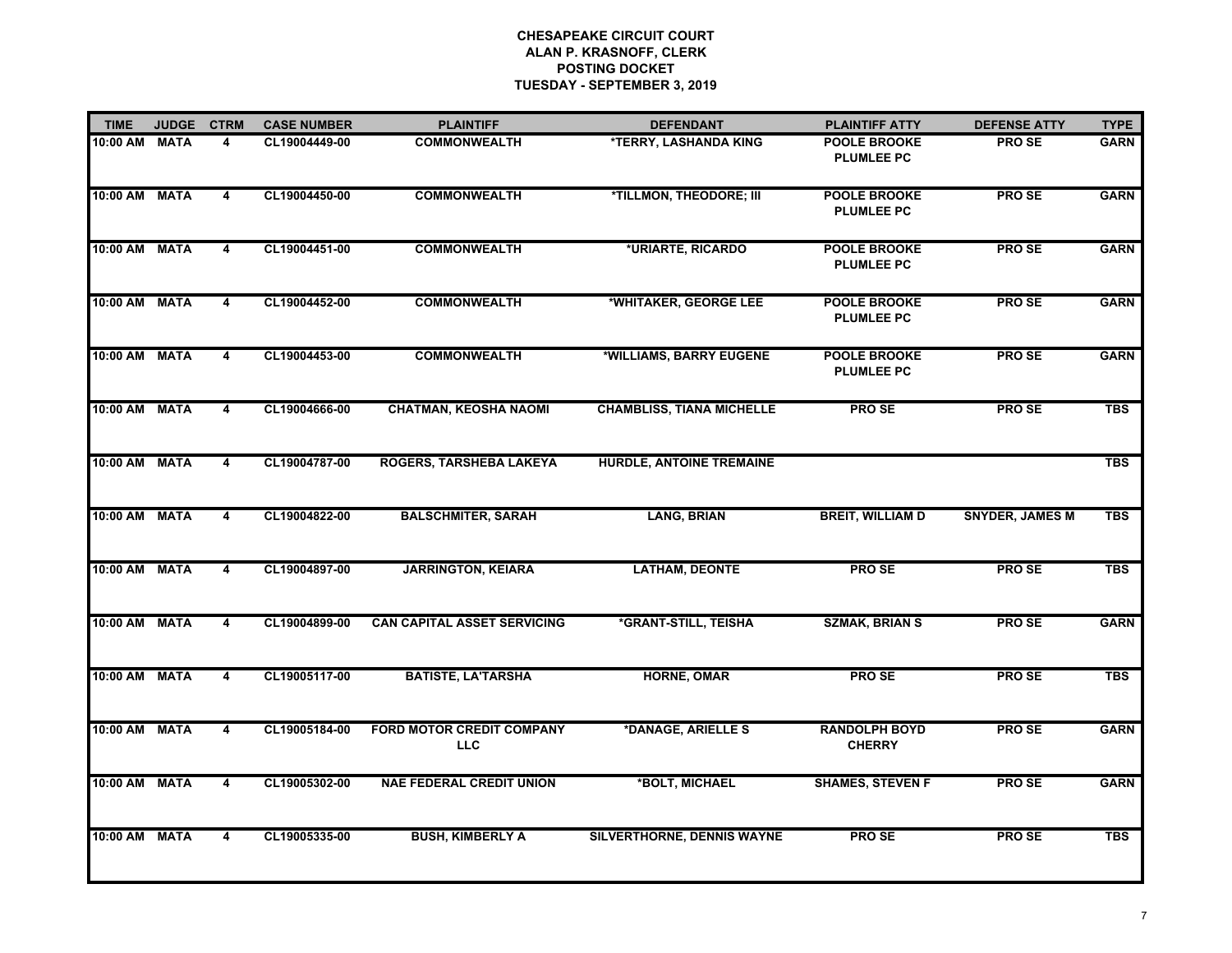| <b>TIME</b>   | <b>JUDGE</b> | <b>CTRM</b> | <b>CASE NUMBER</b> | <b>PLAINTIFF</b>              | <b>DEFENDANT</b>                   | <b>PLAINTIFF ATTY</b>    | <b>DEFENSE ATTY</b>    | <b>TYPE</b> |
|---------------|--------------|-------------|--------------------|-------------------------------|------------------------------------|--------------------------|------------------------|-------------|
| 10:00 AM      | <b>MATA</b>  | 4           | CL19005338-00      | <b>CHANNA, NICOLE MARIE</b>   | <b>CHANNA, BALTEJ SINGH</b>        | <b>PROSE</b>             | DAWSON, SW             | <b>TBS</b>  |
| 10:00 AM      | <b>MATA</b>  | 4           | CL19005519-00      | <b>FREEZE, REBECCA ELAINE</b> | <b>FREEZE, DOUGLAS WARREN; III</b> | <b>PROSE</b>             | <b>PROSE</b>           | <b>TBS</b>  |
| 10:00 AM MATA |              | 4           | CL19005668-00      | <b>CUFFEE, THELMAL</b>        | <b>LAND ARTS INC. SERVICES</b>     | PRO SE                   | PRO SE                 | <b>TBS</b>  |
| 10:00 AM      | <b>MATA</b>  | 4           | CJ19000034-00      | *IN RE JUVENILE APPEAL        | IN RE JUVENILE APPEAL              | <b>HAMANN, MELISSA A</b> | <b>HENDERSON, LESA</b> | <b>TBS</b>  |
| 10:00 AM      | <b>MATA</b>  | 4           | CJ19000035-00      | *IN RE JUVENILE APPEAL        | IN RE JUVENILE APPEAL              | <b>PROSE</b>             | PRO SE                 | <b>TBS</b>  |
| 10:00 AM      | <b>MATA</b>  | 4           | CJ19000036-00      | *IN RE JUVENILE APPEAL        | IN RE JUVENILE APPEAL              | <b>PROSE</b>             | <b>PROSE</b>           | <b>TBS</b>  |
| 10:00 AM      | <b>MATA</b>  | 4           | CJ19000036-01      | *IN RE JUVENILE APPEAL        | IN RE JUVENILE APPEAL              | <b>PROSE</b>             | <b>PROSE</b>           | <b>TBS</b>  |
| 10:00 AM      | <b>MATA</b>  | 4           | CJ19000036-02      | *IN RE JUVENILE APPEAL        | IN RE JUVENILE APPEAL              | <b>PROSE</b>             | <b>PROSE</b>           | <b>TBS</b>  |
| 10:00 AM      | <b>MATA</b>  | 4           | CJ19000037-00      | *IN RE JUVENILE APPEAL        | *IN RE JUVENILE APPEAL             | <b>PROSE</b>             | <b>PROSE</b>           | <b>TBS</b>  |
| 10:00 AM      | <b>MATA</b>  | 4           | CJ19000038-00      | *IN RE JUVENILE APPEAL        | IN RE JUVENILE APPEAL              |                          | <b>PROSE</b>           | <b>TBS</b>  |
| 10:00 AM MATA |              | 4           | CJ19000039-00      | *IN RE JUVENILE APPEAL        | IN RE JUVENILE APPEAL              | <b>PROSE</b>             | <b>PROSE</b>           | <b>TBS</b>  |
| 10:00 AM      | <b>MATA</b>  | 4           | CJ19000040-00      | *IN RE JUVENILE APPEAL        | IN RE JUVENILE APPEAL              | <b>WEAVER, JAMES A</b>   | <b>PROSE</b>           | <b>TBS</b>  |
| 10:00 AM      | <b>MATA</b>  | 4           | CJ19000041-00      | *IN RE JUVENILE APPEAL        | IN RE JUVENILE APPEAL              | <b>PROSE</b>             | <b>PROSE</b>           | <b>TBS</b>  |
| 10:00 AM      | <b>MATA</b>  | 4           | CJ19000042-00      | *IN RE JUVENILE APPEAL        | IN RE JUVENILE APPEAL              | <b>PROSE</b>             | <b>PROSE</b>           | <b>TBS</b>  |